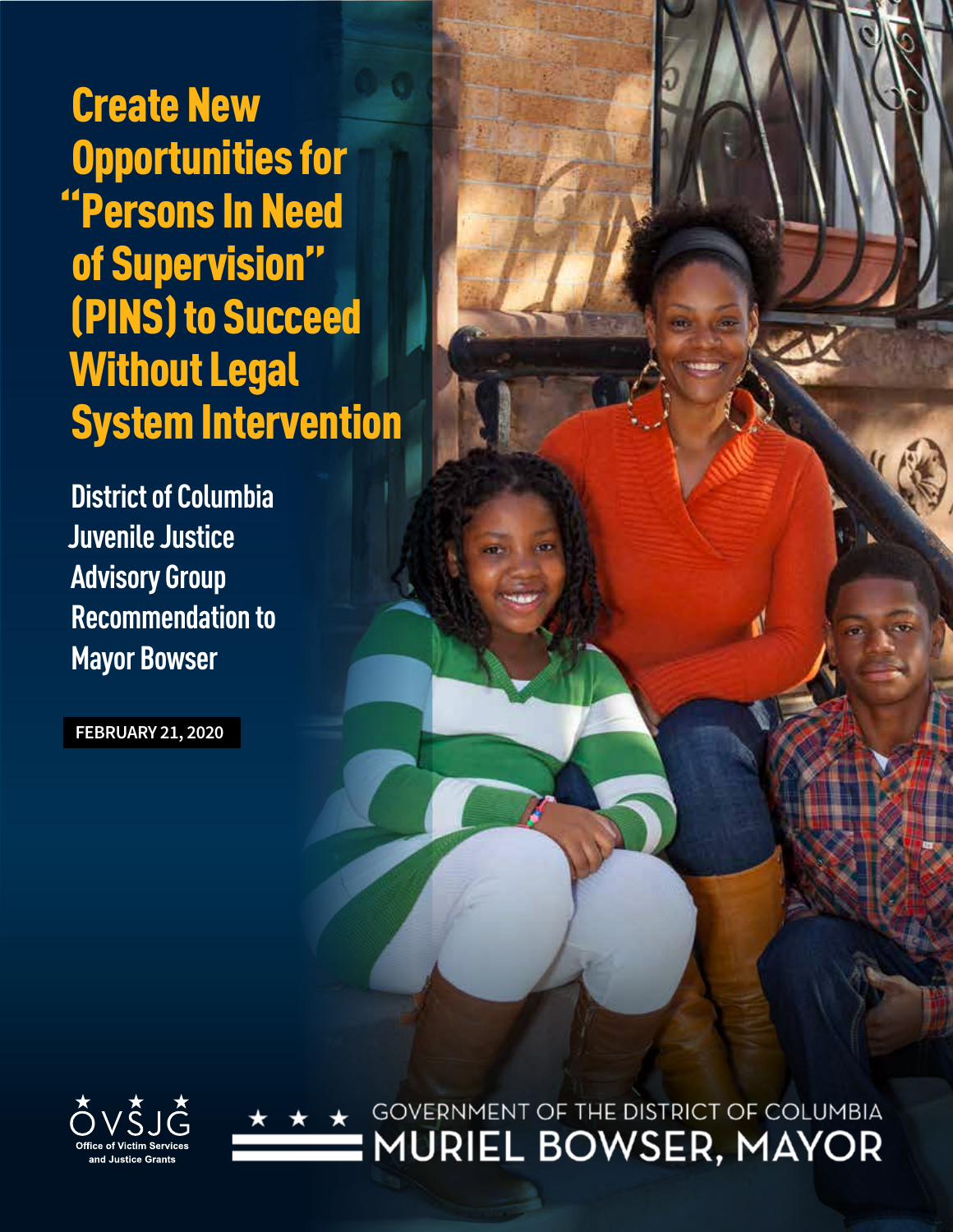

February 21, 2020

The Juvenile Justice Advisory Group (JJAG) is an advisory commission to the Mayor and other stakeholders on matters relevant to juvenile justice and delinquency prevention in the District of Columbia. Aligned with Mayor Bowser's initiative to provide all District residents with a Fair Shot and opportunities to thrive, the JJAG set out to identify ways in which the juvenile justice system could continue to shift toward strength-based approaches that connect youth and families to meaningful opportunities and supports, while still fulfilling its obligation to maintain public safety.

With the implementation of the Comprehensive Youth Justice Amendment Act (CYJAA), the District made some key changes that embodied the shift towards more strength-based and research-informed approaches at all levels of the justice system, one of which included removing secure detention as an option for youth accused of status offenses. Status offenses include truancy, habitually running away, curfew violations, and being habitually disobedient and ungovernable by a young person's parent(s) or guardian. (D.C. St. § 16-2301, et. Seq).

As the positive changes of the CYJAA took effect, members of the JJAG wanted to ensure that youth still received appropriate supports to address any needs signaled by status offense behaviors. This led to the JJAG undertaking a full review of best practices for responding to status offenses, and ultimately, to the development of a set of recommendations for the District to responsibly remove Persons In Need of Supervision (PINS) (a.k.a. status offenses) from the juvenile justice system.

The enclosed report outlines JJAG's efforts and addresses critical elements, including examining the District's current response to status offenses, identifying gaps and assets in the District's systems of care, exploring opportunities for cross-system alignment, and enumerating the JJAG's key recommendations and guiding principles.

The report makes the following recommendations to the Mayor:

- **1.** Respond to PINS behaviors in the community, rather than through the juvenile justice system. Support legislation to remove all mentions of "PINS offenses" as prosecutable offenses from Chapter 23 of Title 16 of the DC Code and make conforming amendments including to the Attendance Accountability Act.
- **2.** Invest in and realign resources to provide youth, families, and caregivers across all wards with 24-7 access to culturally relevant and linguistically competent opportunities to grow that meet the needs of every family.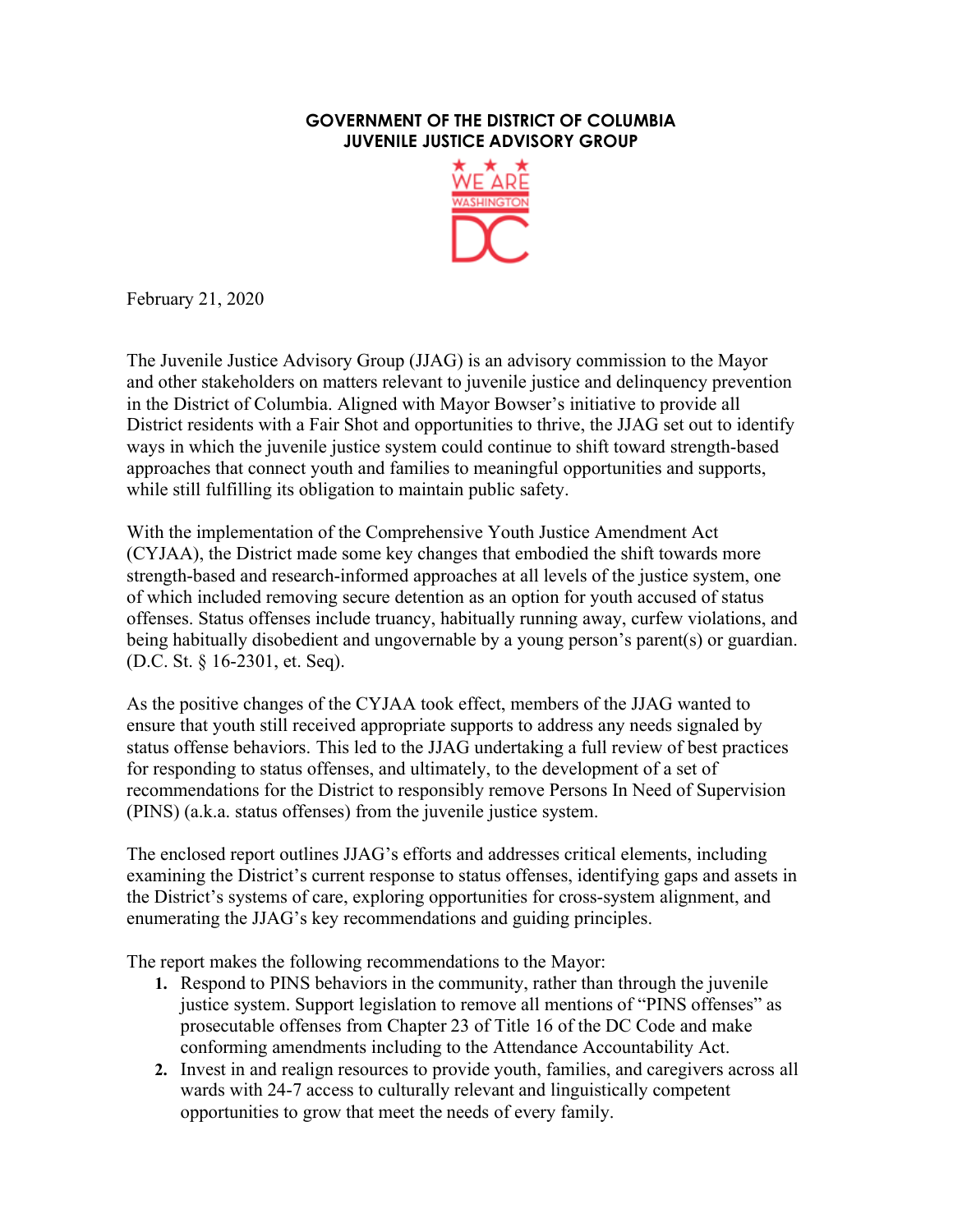

- **3.** When PINS behaviors do occur, ensure multiple, "no wrong door" access points to services outside of law enforcement or juvenile justice agencies, including schools and community-based "hubs."
- **4.** Create a non-law enforcement mechanism for the safe transport of youth who are not suspected of a crime to home or to places where they can receive services.
- **5.** Enhance training for all District employees and service providers on topics such as cultural humility, trauma-responsive care, and positive youth development.
- **6.** Create mechanisms for youth, families of served youth and the community to lead reforms and to hold agencies, philanthropy, and service providers accountable.

The JJAG would like to thank everyone who contributed their time and expertise to the report, and our members look forward to working with the Mayor, our stakeholders, and cross-system partners to move this conversation forward and determine how to best meet the needs of youth and families in the District.

Respectfully,

# *The Juvenile Justice Advisory Group*

Enclosures:

- (1) Create New Opportunities for "Persons In Need of Supervision" (PINS) to Succeed Without Legal System Intervention
	- a. Attachment A: Serving PINS Youth in the District: Assets, gaps and stakeholder recommendations for future change
	- b. Attachment B: JJAG Membership and Advisors List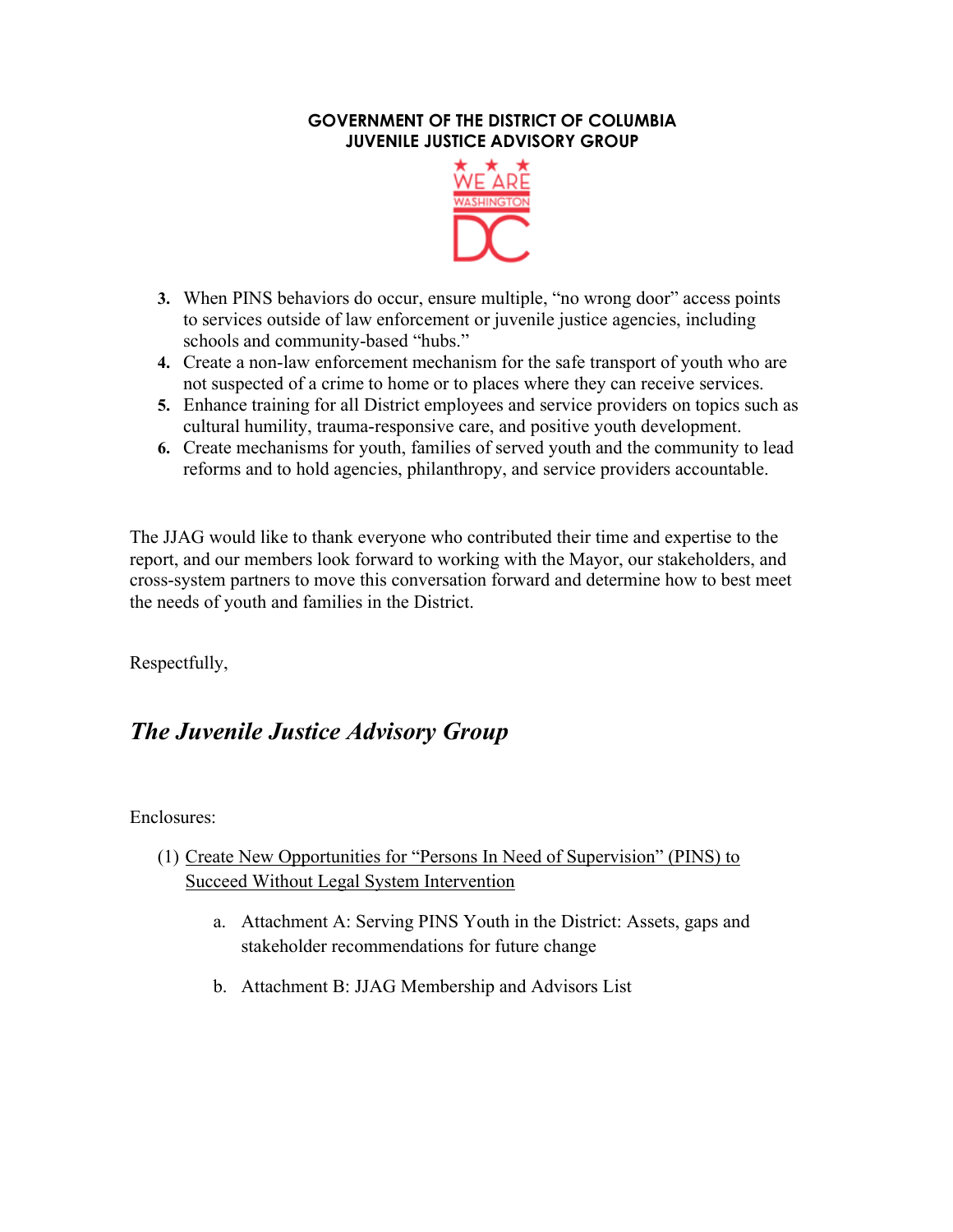# **Table of Contents**

|    | <b>INTRODUCTION</b><br>5                                                                                                                                                                                                                                                                            |
|----|-----------------------------------------------------------------------------------------------------------------------------------------------------------------------------------------------------------------------------------------------------------------------------------------------------|
|    | A. Core Recommendations for Reform<br>6                                                                                                                                                                                                                                                             |
|    | 1. Existing PINS Response<br>2. Related Behaviors Not Included in PINS Recommendations                                                                                                                                                                                                              |
|    | <b>C.</b> The Need and Opportunity for Local Reform $\ldots \ldots \ldots \ldots \ldots$<br>1. Relevant Local Data Informing the JJAG<br>2. Current Assets and Gaps<br>3. Related Resources and Initiatives in the District                                                                         |
|    | <b>D.</b> What Informed the JJAG's Recommendation $\ldots$ , $\ldots$ , $\ldots$<br>11<br>1. Youth and Family Input<br>2. Best Practices and Model Policies<br>3. Funding Considerations                                                                                                            |
| 1. | 14<br>Principles<br>Continuum of Response to PINS Behavior<br>2.<br>Prevention<br>a.<br>Hotline<br>b.<br>Mobile Response Team<br>C.<br>Community and School-based Hubs<br>d.<br>Respite Center<br>e.<br>f.<br>Continuum of Care<br>Oversight and Accountability<br>g.<br>Additional Questions<br>3. |
|    | 18                                                                                                                                                                                                                                                                                                  |

**Attachment A:** Serving PINS Youth in the District: Assets, gaps and stakeholder recommendations for future change

**Attachment B:** JJAG Membership and Advisors List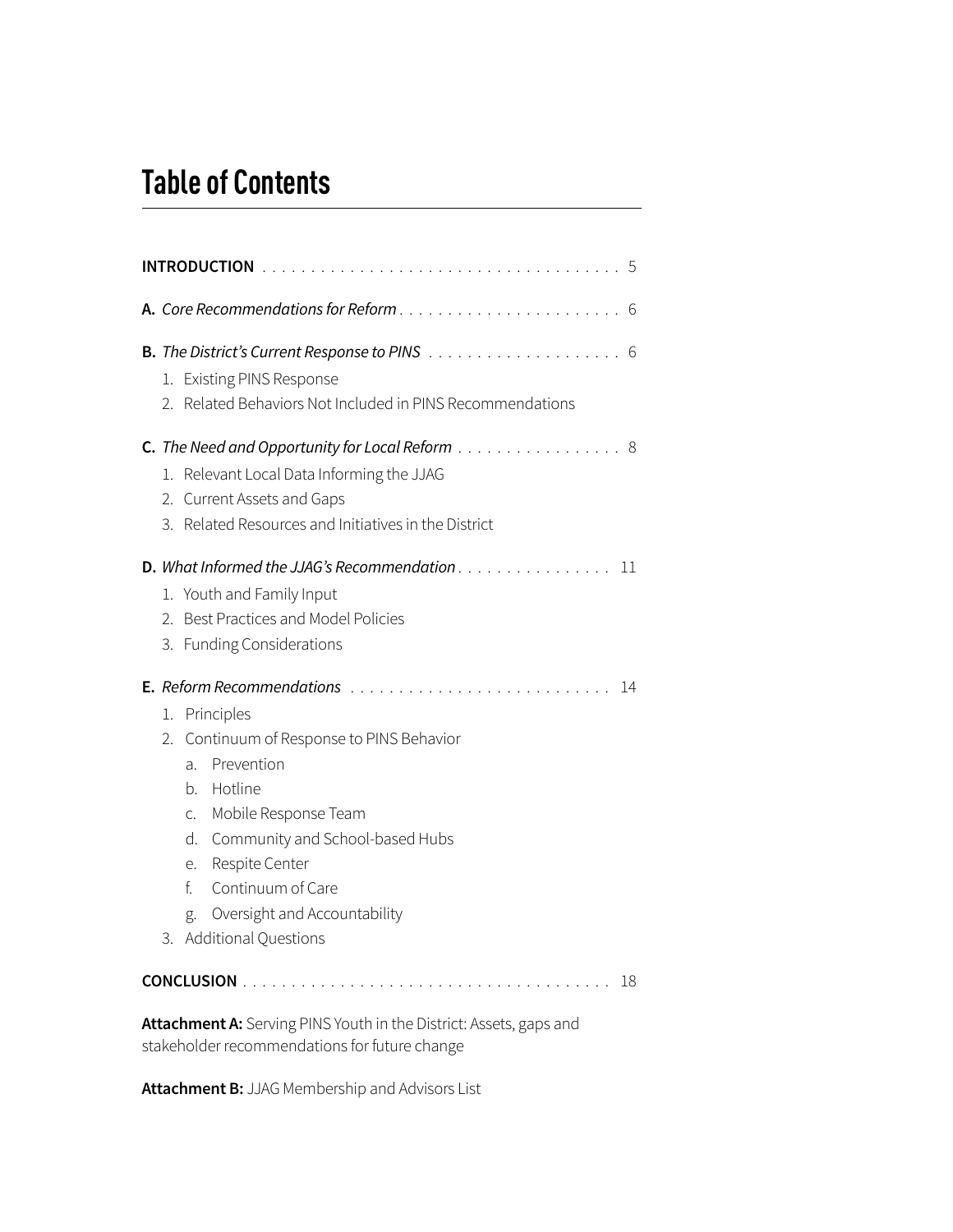# Create New Opportunities for "Persons In Need of Supervision" (PINS) to Succeed Without Legal System Intervention

**District of Columbia Juvenile Justice Advisory Group Recommendation to Mayor Bowser**

#### **FEBRUARY 21, 2020**

## INTRODUCTION

Each year in the District of Columbia, thousands of young people run away from home, are truant from school, are on the streets later than the District's youth curfew time, or engage in other behaviors that are illegal only due to their age. Hundreds of these young people come into contact with the juvenile justice system for these behaviors, known locally as "PINS" (Persons In Need of Supervision) or status offenses.

The District and many states around the nation are moving away from punitive responses and toward strengthbased approaches, reflecting current understanding of adolescent brain development, trauma, cultural responsiveness, and what works to change the behavior of youth. With the implementation of the Comprehensive Youth Justice Amendment Act (CYJAA), a key change in the law removed secure detention as an option for youth charged with PINS offenses. Following this positive change, members of the Juvenile Justice Advisory Group (JJAG) for the District of Columbia (see Attachment: List of JJAG Members) sought to ensure that youth would safely receive appropriate services and support to address any needs signaled by PINS behaviors. **1**

This led to the JJAG undertaking a full review of best practices for responding to status offenses. The JJAG dedicated its efforts in 2019 to understanding local current law and practice, identifying best practices, gathering youth and family input, and exploring possible alternatives to prosecution through the lens of respect, cultural humility, and restorative practices. The information and recommendations below reflect these research efforts, including the input and expertise of the JJAG, along with key experts such as youth, family members, and service providers.

**<sup>1</sup>** The Criminal Justice Coordinating Council (CJCC) held a Juvenile Justice Technical Assistance event in March 2019, entitled "Examining the Intent and Implementation of the Comprehensive Youth Justice Amendment Act," where juvenile justice leaders gathered to discuss successes and challenges with respect to implementing two key provisions of the Act--prohibiting the secure detention of status offenders and transferring the custody of Title 16 youth from DOC to DYRS. Many JJAG members participated in this event and heard the justice community express concerns about the safety of youth who engage in PINS behaviors and the need for the provision of services to youth.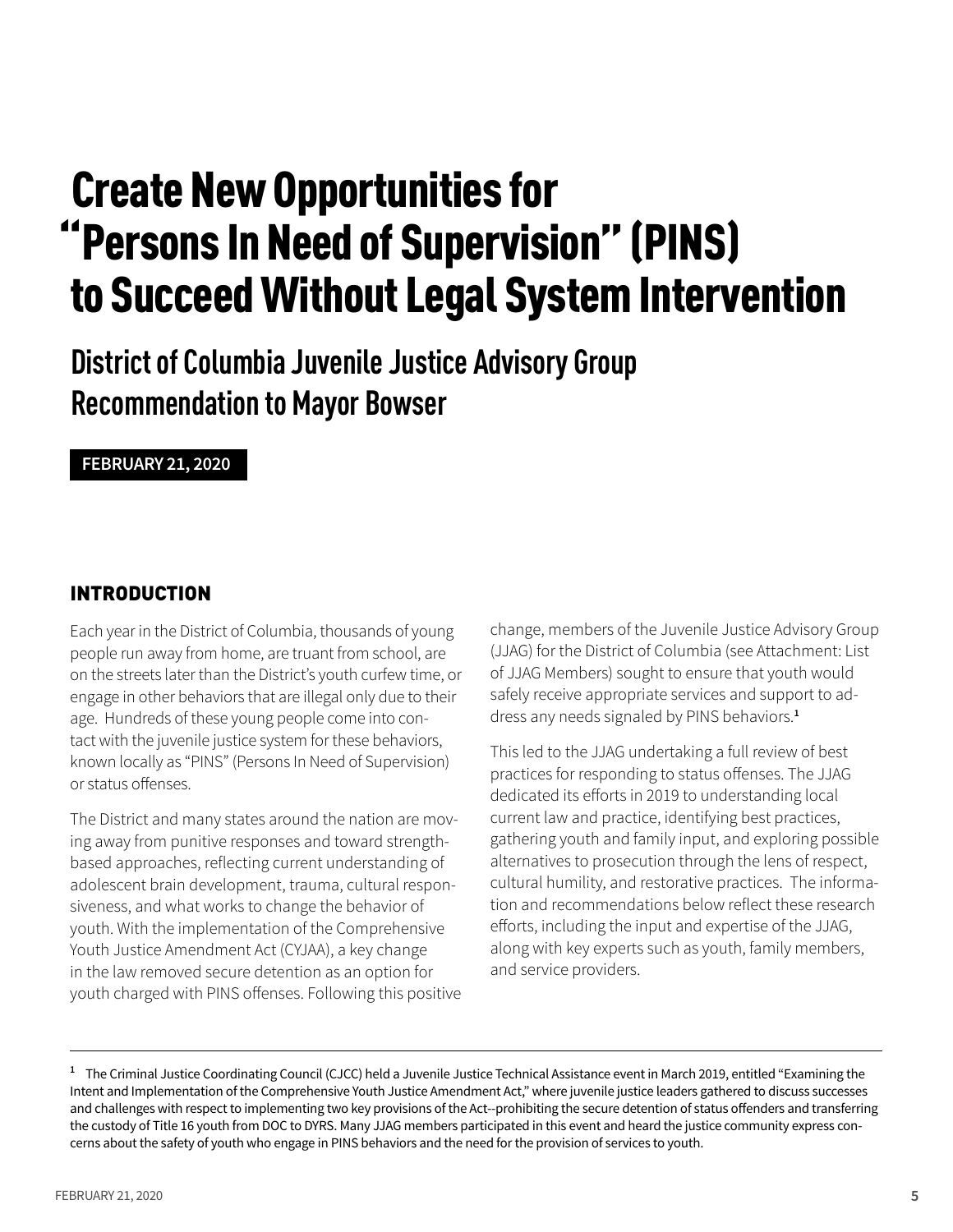## A. Core Recommendations for Reform

The JJAG makes the following recommendations to the Mayor. Information that contributed to these recommendations and concrete suggestions for a proposed alternative response to court intervention for PINS behaviors follow.

- 1. Respond to PINS behaviors in the community, rather than through the juvenile justice system. Support legislation to remove all mentions of "PINS offenses" as prosecutable offenses from Chapter 23 of Title 16 of the DC Code and make conforming amendments, including to the Attendance Accountability Act.
- 2. Invest in and realign resources to provide youth, families, and caregivers across all wards with 24-7 access to culturally - and linguistically - competent opportunities to succeed that meet the needs of every family.
- 3. When PINS behaviors do occur, ensure multiple, "no wrong door" access points to services outside of law enforcement or juvenile justice agencies, including schools and community-based "hubs."
- 4. Create a non-law enforcement mechanism for the safe transport of youth who are not suspected of a crime to home or to places where they can receive services.
- 5. Enhance training for all District employees and service providers on topics such as cultural humility, trauma-responsive care, and positive youth development.
- 6. Create mechanisms for youth, families of served youth, and the community to lead reforms and to hold agencies, philanthropy, and service providers accountable.

## B. The District's Current Response to PINS

## *1. Existing PINS Response*

The majority of status offenses bringing District youth to the attention of the juvenile justice system are:

- Truancy (habitually missing school);
- Curfew violations; and
- Ungovernability, including running away from home.

Responses available under District law include involvement in the juvenile justice system for these offenses, and over 200 PINS cases were filed in the Superior Court of the District of Columbia's Family Court (Family Court) in 2017 and 2018. Under current practice, a federal agency (Court Social Services Division of the Superior Court for the District of Columbia, "CSSD") makes an initial assessment of all youth and refers appropriate cases to the Office of the Attorney General for the District of Columbia (OAG) for prosecution. OAG then further reviews all cases to determine whether facts exist that would support a prosecution. If sufficient facts exist, OAG considers CSSD's recommendations and reviews those cases to determine if diversion is appropriate or whether prosecution is warranted.



The JJAG identified several nuances in how the law is applied by District agencies regarding status offenses. **2**

**Truancy:** Several citywide coalitions are focused on improving school attendance. District of Columbia Public Schools (DCPS) and the Public Charter School Board (PCSB) support schools in monitoring chronic absenteeism, and the Attendance Accountability Act requires that schools refer all students who have unexcused absences consisting of 10 full days of school to the Office of the State Superintendent of Education (OSSE). They must also report to CSSD when children 14 through 17 years of age have 15 full days of unexcused absences. **<sup>3</sup>**However, some stakeholders from other systems report concerns that schools, especially charter schools, may be under-reporting truancy. CSSD forwards some cases to OAG for prosecutorial review, and OAG independently reviews all truancy referrals. OAG diverts or declines to prosecute about 90% of those cases.

**3** DC Official Code §38-208 guides referrals to CFSA, CSSD, and the OAG. These referrals are based on full school day absences.

**<sup>2</sup>** Information about OAG and MPD response provided by those organization's representatives to the JJAG.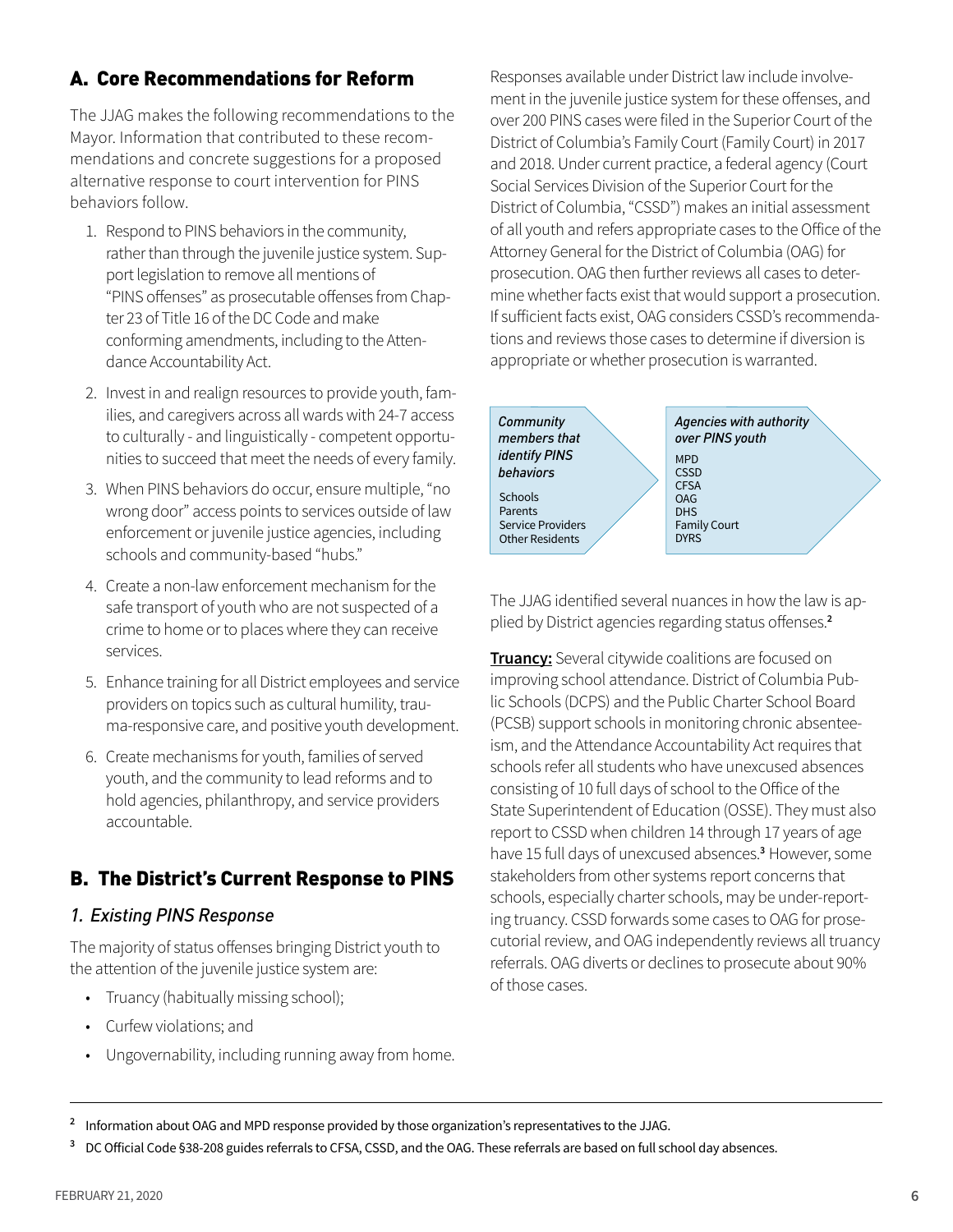**Curfew violations:** Curfew law has remained consistent in the District since 1995, but the Metropolitan Police Department ("MPD") and OAG very rarely enforce it through the Family Court. MPD interacted with over 500 youth out after curfew during each of the last two years but charged almost none of those youth with a status offense. MPD officers currently return youth to their

MPD interacted with over 500 youth out after curfew during each of the last two years.

parents/guardians and complete internal record-keeping. Youth who have also been reported missing are eligible for the Strengthening Teens Enriching Parents ("STEP") program at the Department of Human Services ("DHS").

**Ungovernability-Runaway:** While District law technically allows youth to be charged with "ungovernability," most ungovernability charges are for running away from home. OAG policy guides prosecutors to consider charging a case at 3 or more reports of a child running away for 24 hours or after one longer term of absence. Typically, when youth have met this threshold, OAG diverts the youth to DHS for participation in the Alternatives to the Court Experience ("ACE") diversion program. OAG only brings a case in Family Court when it determines that the youth requires more services than ACE can provide. MPD may arrest a child any time an officer determines that a youth has left home against the wishes of the youth's parent/guardian. MPD considers all youth who have run away as "missing persons" but delineates some missing persons as critical and others as non-critical.

**Ungovernability-Not a Runway:** In the rare cases when a youth is charged with ungovernability without having run away from home, OAG most often uses the charge to address an unmet or unstabilized mental health need. More often, agencies do not file charges but refer youth to DHS for early intervention services.

## *2. Related Behaviors Not Included in PINS Recommendations*

The JJAG focused on interventions by the juvenile justice system in locally-defined status offenses only, and so does not include certain similar behaviors or system interventions in this recommendation. This includes youth who have not committed a crime or a status offense but may be placed in residential treatment programs when those services are deemed *medically or educationally necessary*. Similarly, this report does not include recommendations concerning *educational neglect*. Educational neglect refers to children who miss school but are under 14 years of age. These cases, rather than being referred to OAG for status offense prosecutions, are referred to the Child and Family Services Agency (CFSA). The JJAG is also not making recommendations concerning youth who abscond from court-ordered placements or services. Finally, while some jurisdictions include marijuana possession of an ounce or less or possession of alcohol as status or delinquency offenses, the District does not. (It is not illegal in the District for children to possess these substances.)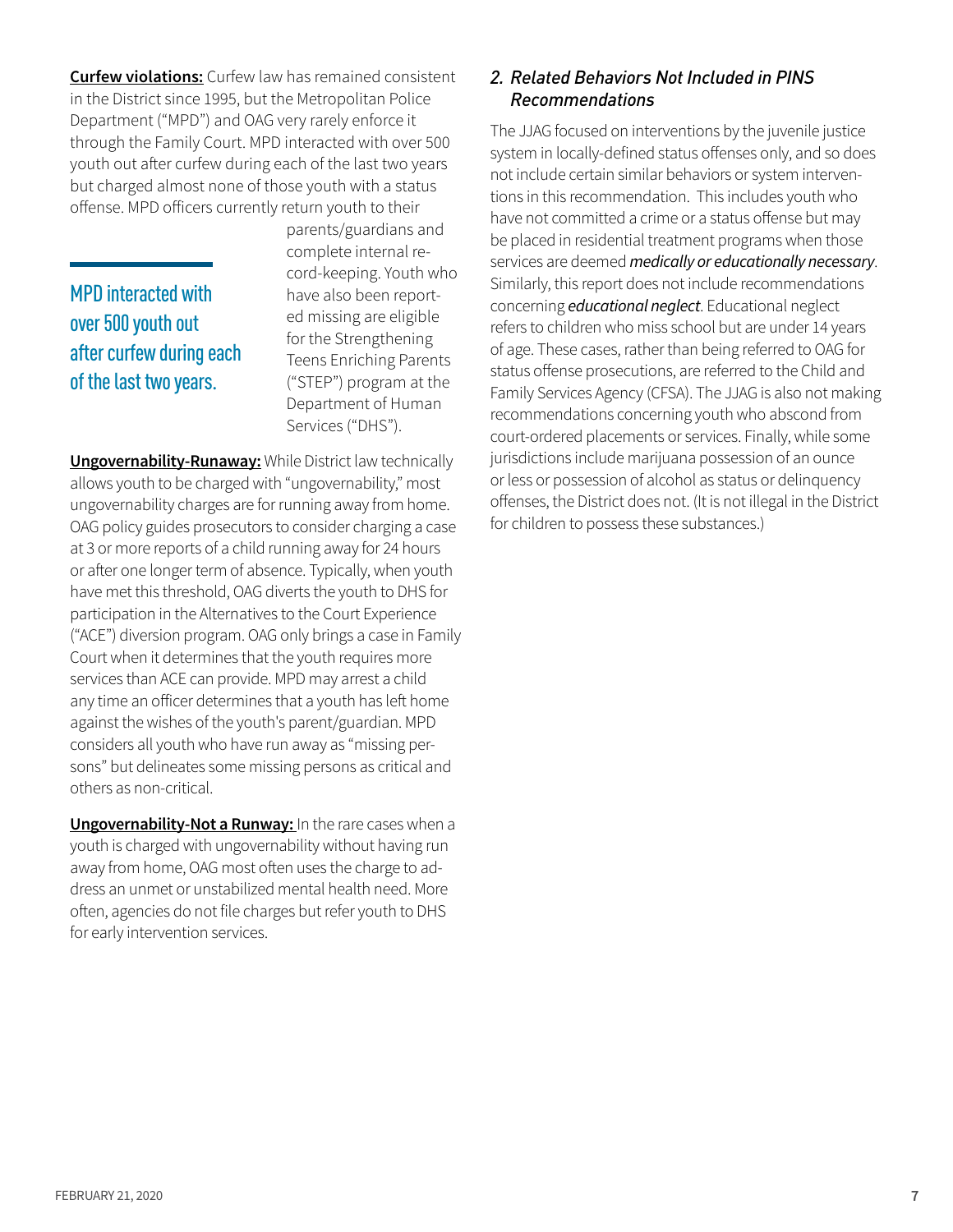## C. The Need and Opportunity for Local Reform

## *1. Relevant Local Data Informing the JJAG*

The JJAG collected and analyzed many different DC-specific data sets to enhance its knowledge of the PINS youth and the justice-system landscape as it relates to status offenders. The chart below summarizes the quantitative data reviewed and our key takeaways. **4**

## *2. Current Assets and Gaps*

As part of its work on PINS responses, the JJAG mapped current assets and gaps in the District. This process included speaking with numerous District agencies and private service providers about the services and supports currently available in the District and what additional resources are needed.

| <b>Agency Source</b>                                                                          | Data Reviewed by JJAG                                                                                                                                        | Key takeaway from data reviewed                                                                                                                                                                                         |
|-----------------------------------------------------------------------------------------------|--------------------------------------------------------------------------------------------------------------------------------------------------------------|-------------------------------------------------------------------------------------------------------------------------------------------------------------------------------------------------------------------------|
| DC Superior Court,<br><b>Family Court</b><br><b>Operations Division</b>                       | Number of PINS cases filed in<br>FY18 and FY19 (post CYJAA)                                                                                                  | The number of PINS cases entering the Family Court<br>has declined significantly since the passage of CYJAA.                                                                                                            |
| DC Superior Court,<br><b>Family Court</b><br><b>Operations Division</b>                       | Average length of time for PINS<br>case from charging to disposition                                                                                         | The length of time for adjudication or until a case<br>is disposed varies widely for PINS cases, but can be<br>more than a year in some instances.                                                                      |
| Office of the<br><b>Attorney General</b>                                                      | Number of PINS referrals received<br>in FY18 and FY19                                                                                                        | The vast majority of truancy and runaway cases are<br>diverted to ACE.                                                                                                                                                  |
|                                                                                               | Of the referrals received, the number<br>of cases filed, cases not filed, and<br>cases diverted in FY18 and FY19                                             | The data from the education system on the number<br>of eligible truancy cases does not match the number<br>of referrals that OAG receives (more youth are eligible<br>than are actually referred).                      |
| <b>Office of the State</b><br>Superintendent/<br><b>Public Charter</b><br><b>School Board</b> | Attendance and Truancy<br>numbers                                                                                                                            | Thousands of young people are eligible for truancy<br>charges in the Family Court.                                                                                                                                      |
| <b>Criminal Justice</b><br><b>Coordinating Council</b>                                        | System responses and demograph-<br>ic data related to runaway youth,<br>missing persons (youth), and youth<br>absconded from placement.                      | Most missing person cases are from Wards 5, 7, and<br>8. The vast majority of missing youth do NOT already<br>have support service connections in place when initially<br>entering the system as a missing person case. |
| Metropolitan<br><b>Police Department</b>                                                      | MPD interactions/stops for curfew<br>violations                                                                                                              | MPD interactions with youth violating the curfew laws<br>remained steady in 2018 and 2019 (more than 500<br>interactions in both years).                                                                                |
| Department of<br><b>Human Services</b>                                                        | Family Functional Therapy (FFT),<br>ACE, PASS Crisis and Stabilization<br>Team (PCAST), STEP and Parent<br>Adolescent Support Program (PASS)<br>program data | These programs currently serve about 1000 youth<br>annually. Maximum caseloads vary by intensity of the<br>program. ACE succeeds in reducing re-offense rates.<br>PASS succeeds at increasing school attendance rate.   |

**<sup>4</sup>** While much of the education and health and human services data reviewed by JJAG is public information, data provided by the DC Superior Court, Family Court Operations Division and the Criminal Justice Coordinating Council is not available to the public and is protected by court order. JJAG submitted data requests to the Court's Strategic Management Division and was granted permission from the Court to review raw data, which is summarized in the chart above, but permission was limited to internal review by the JJAG only.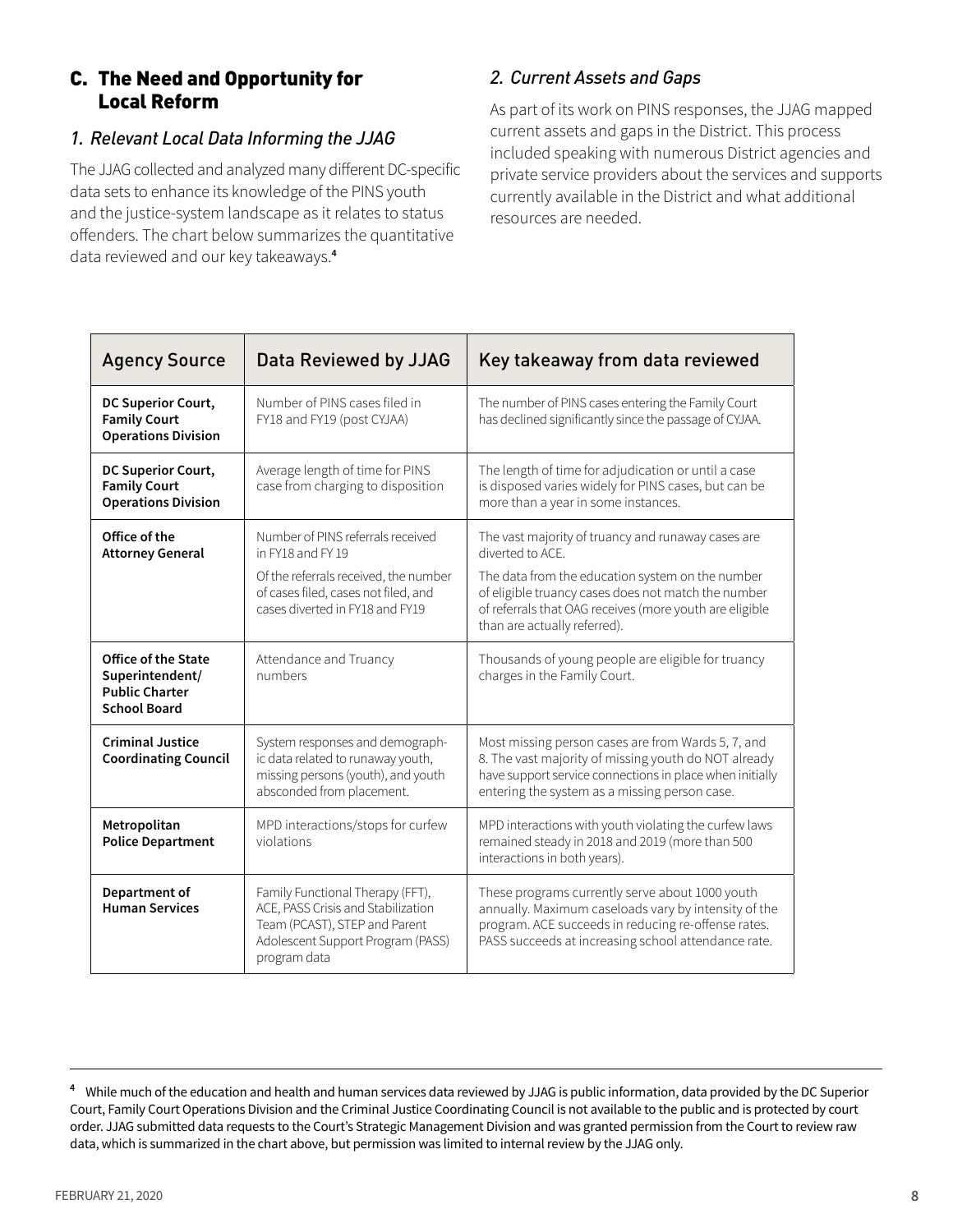The District currently has many services that can benefit youth and address the underlying causes of PINS behaviors. These services and supports include family and individual counseling, mentoring, emergency shelter, and case management. Some services are provided through the District government, such as DHS's PASS and ACE programs. Other services are administered by private providers, such as Sasha Bruce, the Latin American Youth Center ("LAYC"), and the Boys Town DC Behavioral Health Clinic.

Interviewees identified high staff turnover as a barrier to consistent and effective services and a cause of significant waitlists.

All of the experts and stakeholders we spoke to were able to list important and useful services that youth and families were currently benefiting from. However, for a variety of reasons, these programs

do not meet the needs of all youth who could benefit from them, and the JJAG identified many gaps in the services provided. Youth, families, and even service providers often do not know about existing programs to support families in crisis. Additionally, in many cases, programs would need to be significantly expanded in order to serve all families who need them.

Several providers noted that housing insecurity is one of the most common—and difficult to address—challenges facing the youth they serve. For example, one charter school serving youth with historically high truancy rates reported that 40% of their students had experienced homelessness in the previous year. And Bruce House, the only shelter serving minors in the District, has had to redirect some youth who called seeking emergency shelter because it did not have beds available at the time.

Waitlists and delays are also common for mental health services. One interviewee shared that a young person contemplating suicide might be told by a core service agency to wait a month for an intake appointment. This interviewee also noted the detrimental impact these delays have on building trust with youth, stating that "you can't earn kids' trust if they tell you their needs and you can't act on them for months." (It is worth noting that DHS is able to expedite

intake for about 25 youth at a time through PCAST, which serves families for 3-4 months. PCAST's capacity, however, does not allow for it to address all delays in the provision of mental health services.)

For many services, including mentoring, case management, and behavioral health care, interviewees identified high staff turnover as a barrier to consistent and effective services and a cause of significant waitlists.

In addition to these shortcomings, stakeholders identified the following needs in the District:

- A 24/7 crisis hotline with text capability;
- A youth drop-in center specifically for minors (who may not be comfortable accessing programming primarily used by young adults);
- Short-term respite beds;
- More flexible funding for nontraditional services (e.g., art therapy, martial arts classes, and other strength-based opportunities to grow); and
- Expanded access to high-quality and consistent mentoring and case management.

## *3. Related Resources and Initiatives in the District*

While the JAG's recommendation would limit justice system involvement for "youth navigating risk,"**<sup>5</sup>** it is important to note that additional public health responses and community-based initiatives are already in place or ramping up. At their core, each of these existing initiatives share a common mission: to help youth and families succeed by equipping residents with the tools they need to have a fair shot. The JJAG believes that these initiatives can work in concert with the recommended system of community-based supports detailed herein to accomplish that mission.

**<sup>5</sup>** Like PINS or Status Offenders, "youth navigating risk" is a term of art used to describe the population of young people the JJAG is seeking to support through this recommendation. "Youth navigating risk" is the terminology used by the Students in Care of DC Committee (SCDC). SCDC is currently being developed and launched in the Deputy Mayor for Education's office.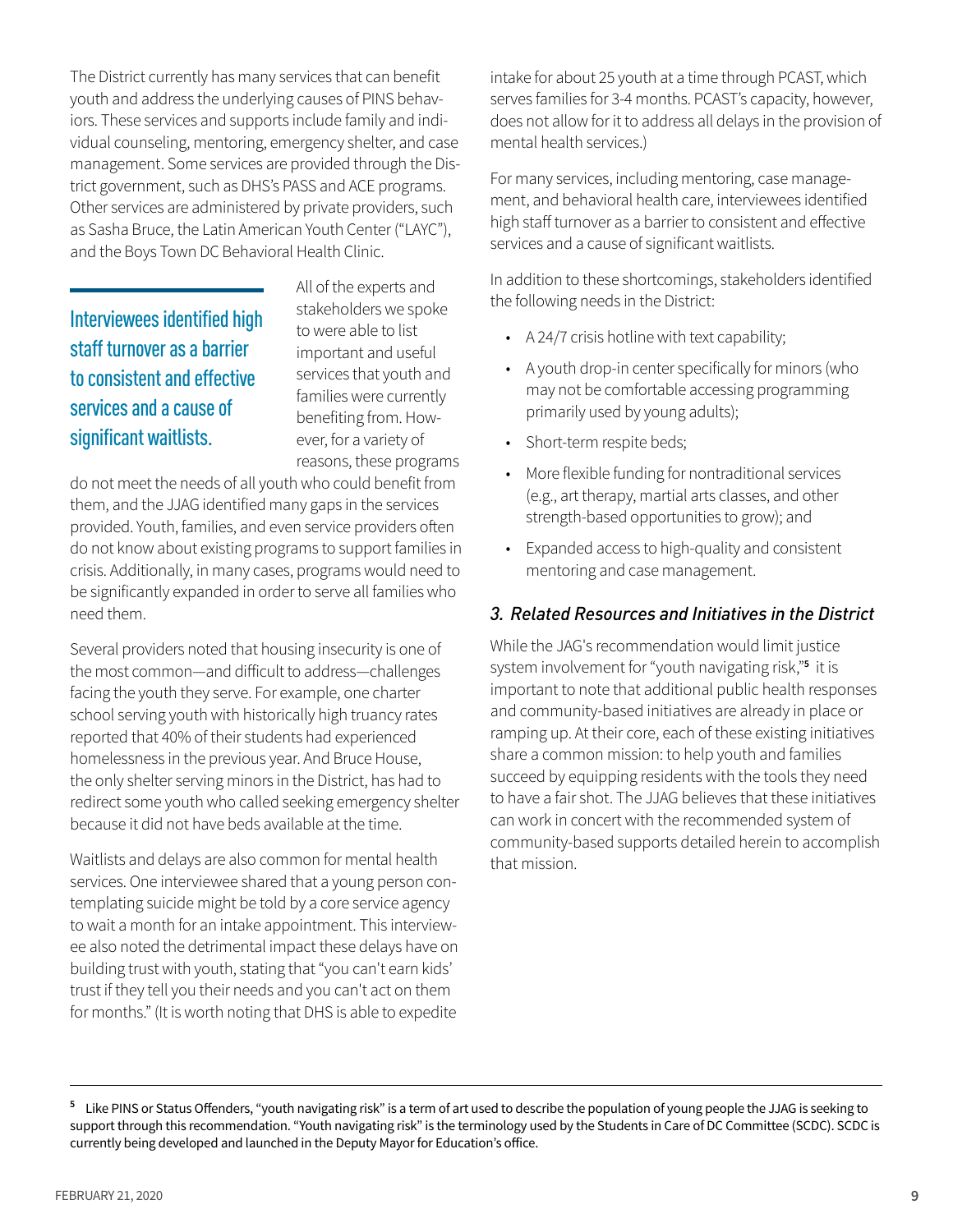Examples of District initiatives that share this common mission include:

- 1. The CFSA Families First DC Initiative has identified community-based providers and is engaged in planning for ten Family Success Centers in targeted neighborhoods with high rates of substantiated cases of child abuse and neglect. Family Success Centers will coordinate primary prevention services to families who walk in seeking support.
- 2. The Office of Victim Services and Justice Grants ("OVSJG") Show Up Stand Out ("SUSO") Program has partners working with approximately 60 elementary and middle schools in the District to support increased attendance by approximately 4,000 DC students. The SUSO program engages with young people both at school and through home visits outside of school hours (including weekends), when it is more likely that staff can connect with families to address truancy. In addition, OVSJG is currently piloting a parallel program supporting approximately 300 students in six District high schools.
- 3. The Every Day Counts! Taskforce and the Deputy Mayor for Education ("DME") are working to improve data collection and analysis to increase school attendance and to promote responsive policy developments that are specific to education system monitoring.
- 4. The Interagency Council on Homelessness ("ICH"), DHS, and the Community Partnership for the Prevention of Homelessness ("TCP") are collaborating on the Youth Homelessness Demonstration Project ("YHDP"), a federal grant program from the U.S. Department of Housing and Urban Development. Through this program, the coordinating agencies are in the process of developing a "Coordinated Community Plan" to prevent and end youth homelessness and establish programming and processes for disbursing grant funds to communitybased organizations to support that plan. The YHDP focuses on young adults ages 18-24.
- 5. DCPS launched the Connected Schools Model in School Year 2019-2020. Through this program, 10 schools across the District have become resource hubs in their community to meet students' and fam-

ilies' needs, both in and out of the classroom. Each Connected School has a full-time Connected School Manager who facilitates student and family access to services and resources that set students and communities up for success.

6. OSSE partnered with Child Trends and Safe School Certification ("SSC") to provide technical assistance

to select DCPS and public charter schools in D.C. under a grant from the National Institute of Justice at the U.S. Department of Justice. The Improving School Climate in

# Families want more support to improve the behavior of their children and less blaming of parents.

DC ("ICS-DC") project provides ongoing support and guidance to 26 District schools to improve school climate and promote positive development among students in grades 7 - 10 via SSC.

- 7. DHS' PASS works cooperatively with families and service providers to reduce challenging behaviors before the child welfare or juvenile justice systems become involved. Through intensive case management, youth and parent support groups, therapy, mentoring, after-school programming, and other resources, PASS works to prevent system involvement for youth and families.
- 8. The Department of Behavioral Health ("DBH") School Mental Health Program offers prevention, early intervention, and clinical services to youth and their families at 62 public and charter schools throughout the District. Through this program, clinicians support students, families, teachers, and other school staff by providing on-site counseling, education, and training. In addition, the District's School Based Behavioral Health Expansion partners support a target 119 schools in School Year 2019-2020.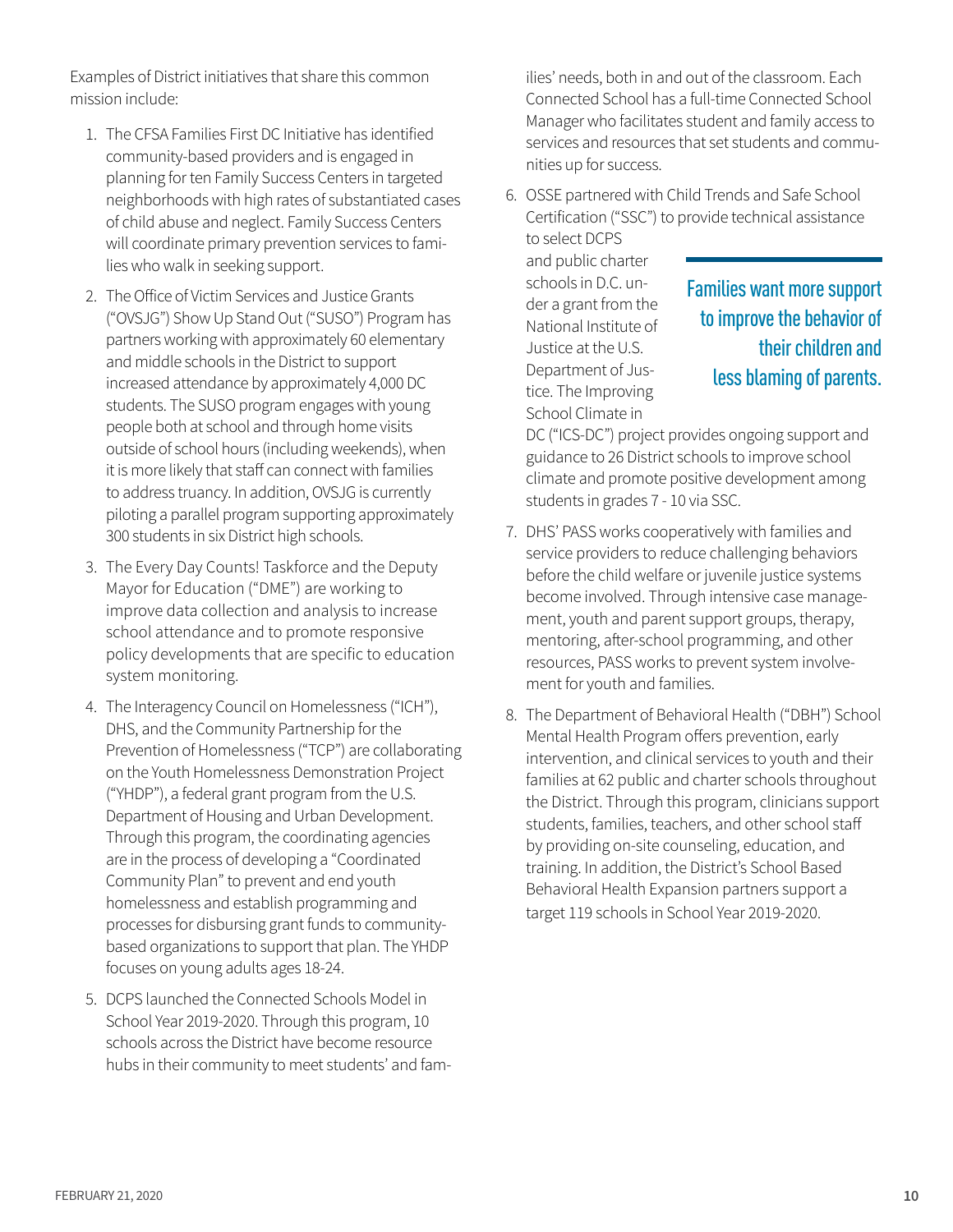## D. What Informed the JJAG's Recommendation

## *1. Youth and Family Input*

A central component informing the JJAG's recommendations is input from youth and families engaged at multiple levels of system involvement, including youth in shelter care, youth in diversion programs for PINS offenses, and families and youth in aftercare following commitments to the Department of Youth Rehabilitation Services (DYRS).

Leading up to the development of this report, JJAG engaged youth and families to learn about their experiences and to receive their input in crafting recommendations. Youth and family voice is highlighted throughout the report.

> *"If we aren't safe at home, that's an adult issue."*

Youth and families want the District to truly care about youth, keep youth safe, ask youth what they need, and reduce unnecessary law enforcement interactions with youth. The joint consensus among families and youth included their need to know about community-based services and programs.

Youth and families said that effective services would:

- Provide services before youth get in trouble or become involved in the juvenile justice system;
- Include services for the family and the youth;
- Be provided by people youth can trust, including caring, loving adults with them for the long-term and peers who've been through the same challenges they have;
- Include jobs/access to money or some other tangible benefit youth identify;
- Be easily accessible and close to home or provide transportation;
- Be located in safe, fun spaces where youth have the freedom to be themselves;
- Be respectful of everyone's time and not make youth or families wait for services or staff to come talk to them;
- Include more mental health services and supports;
- Give youth and families a voice in which service they use;
- Empower the youth and families by allowing them to be active leaders using a peer to peer model in the community; and
- Include program services that are inclusive of creative enriching services that encompass art, cultural, outdoors enrichment and vocational/trade programming.

Families want more support to improve the behavior of their children and less blaming of parents. (This includes being able to easily access help without law enforcement involvement.) Families want to be able to obtain community resources to further support the families' needs and overall family goals of strengthening the family unit.

The consensus among youth was that adults in law enforcement and the juvenile justice system judge them based on assumptions about what's causing their behavior and should instead ask what's going on at home, at school, or in their neighborhoods to create their behaviors. Youth expressed that they are leaving school or home for a number of reasons, including lack of safety at school, home, or in neighborhoods; not seeing any real benefit from school, boredom at school or home, or that they are dealing with emotional issues; and don't find help navigating through those issues at home or school. Youth want appropriate spaces where they can go when home or school aren't safe or meeting their needs.

## *2. Best Practices and Model Policies*

The trove of research into what works to improve youth behavior has dramatically grown in recent decades. Having compiled expert input on best practices around the country, including from the Urban Institute and Coalition for Juvenile Justice, models from other leading jurisdictions, and local information, the JJAG used the following best practices to inform the recommendations regarding the District's response to PINS youth. By enacting change guided by these best practices, DC has the opportunity to be a national leader in responding to PINS behaviors.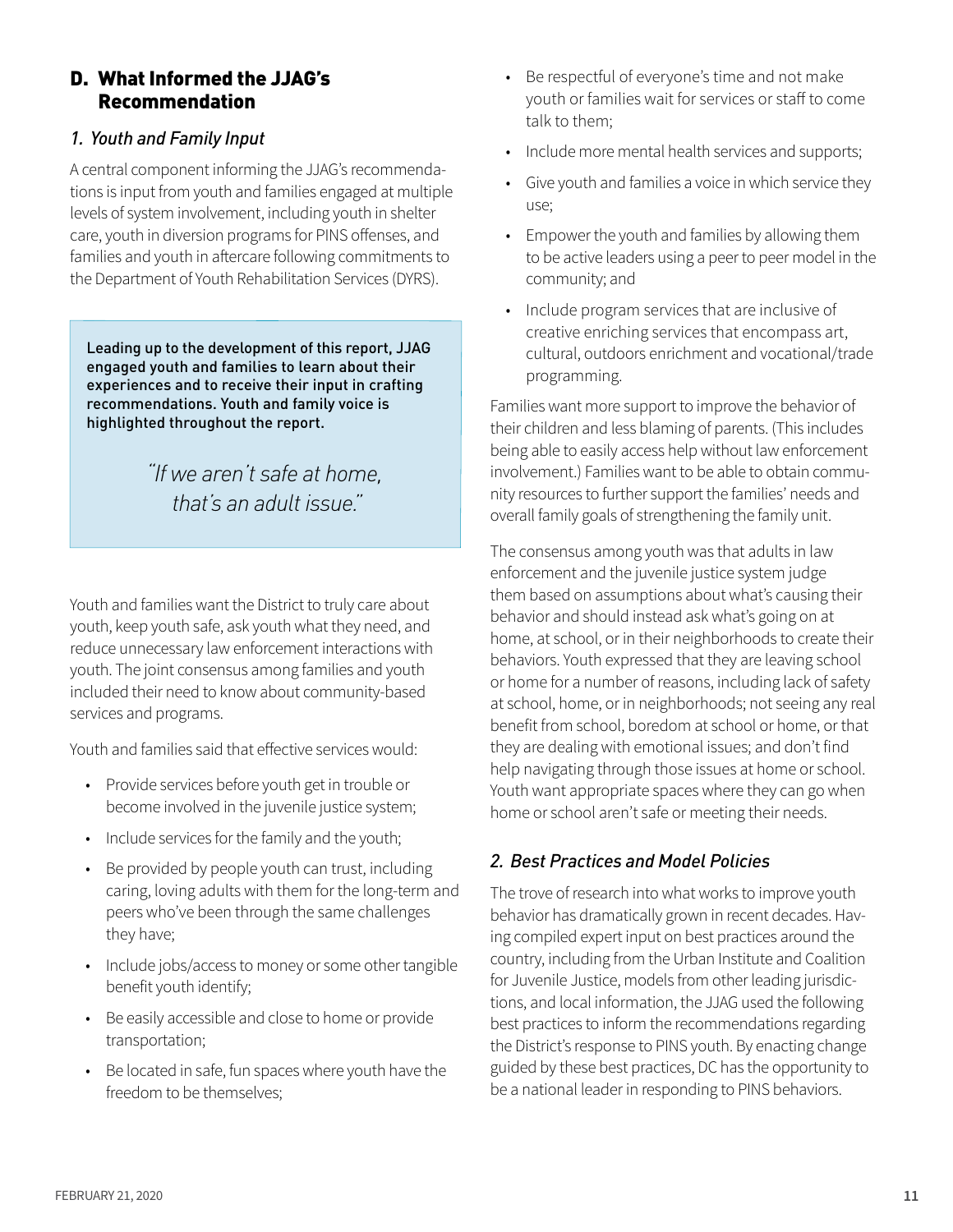#### **Follow evidence toward reducing juvenile justice system involvement.**

- Research shows that juvenile court processing increases delinquency and does not reduce crime. **6**
- Juvenile court processing has also been associated with a higher likelihood of adult criminal justice system involvement later in life. **7**
- Research has repeatedly concluded that curfew laws do not reduce the risk of youth perpetrating or being victims of violence, and may, in fact, increase gun violence. **8**
- Many states, including Colorado and Connecticut, have conducted new research or used existing research to support improving local responses to youth who commit status offenses.

*"Keep locking us up is not going to change nothing."*

#### **Provide "no wrong door" and "warm handoffs" to services.**

- Youth and families should be able to access help through any agency or organization.
- Access points must exist across all wards, including easily accessible public spaces, such as community centers and libraries.
	- º Assessment and service centers, or hubs, exist in communities across the country to co-locate a holistic array of services and provide easy walk-in access to youth and families. **9**

When the initial access point cannot provide needed services directly, "warm handoffs" to the right service provider include staff going with youth

# By enacting change guided by these best practices, DC has the opportunity to be a national leader in responding to PINS behaviors.

or families, sharing relevant information among providers to help services get started without families repeating assessments, and consistent follow up to make sure the services are helping.

• School-based resources should also be offered since these are a major connection point for youth. **10**

#### **Target services to best support youth and families.**

- Youth benefit most from responses that take a positive youth development, asset-based approach, rather than focusing solely on risk and needs.
	- º Connecticut law now requires flex funding be provided to Probation Officers to help purchase individualized services and fill basic needs based on each young person's circumstances and interests.
- Parents should be able to access help without having to call law enforcement or the courts.
- Overwhelming a youth or family with too many services is counterproductive and can reduce positive outcomes.

<sup>10</sup> New York uses hubs in schools to provide services. https://www.washingtonpost.com/local/education/nyc-community-schools-their-eye-onchild-poverty-notch-success/2020/01/27/8c5793dc-4138-11ea-b503-2b077c436617\_story.html.

**<sup>6</sup>** Petrosino, A., Turpin-Petrosino, C., & Guckenburg, S. (2010). Formal system processing of juveniles: Effects on delinquency. Campbell Systematic Reviews. Available at https://onlinelibrary.wiley.com/doi/pdf/10.4073/csr.2010.1

**<sup>7</sup>** Uberto Gatti, Amelie Petitclerc, Richard E. Tremblay, and Frank Vitaro, "Effects of Juvenile Court Exposure on Crime in Young Adulthood," The Journal of Child Psychology and Psychiatry 54, no. 3 (2013), 291-297, https://perma.cc/XMQ5-UVZA.

**<sup>8</sup>** See, e.g. Carr, J. & Doleac, J. (2017). Keep the Kids Inside? Juvenile Curfews and Urban Gun Violence. and Wilson, D., Gill, C., Olaghere, A., McClure, D. (2016). Juvenile curfew effects on criminal behavior and victimization. Available at https://campbellcollaboration.org/better-evidence/juvenile-curfew-effects-on-behaviour.html.

**<sup>9</sup>** The JJAG reviewed community hub models in Minneapolis, MS; Calcasieu Parish, Louisiana; and Burlington, Vermont (National League of Cities Institute for Youth, Education & Families: Juvenile Assessment and Service Center Models, Centers for Addressing Truancy and Misdemeanors (2014)).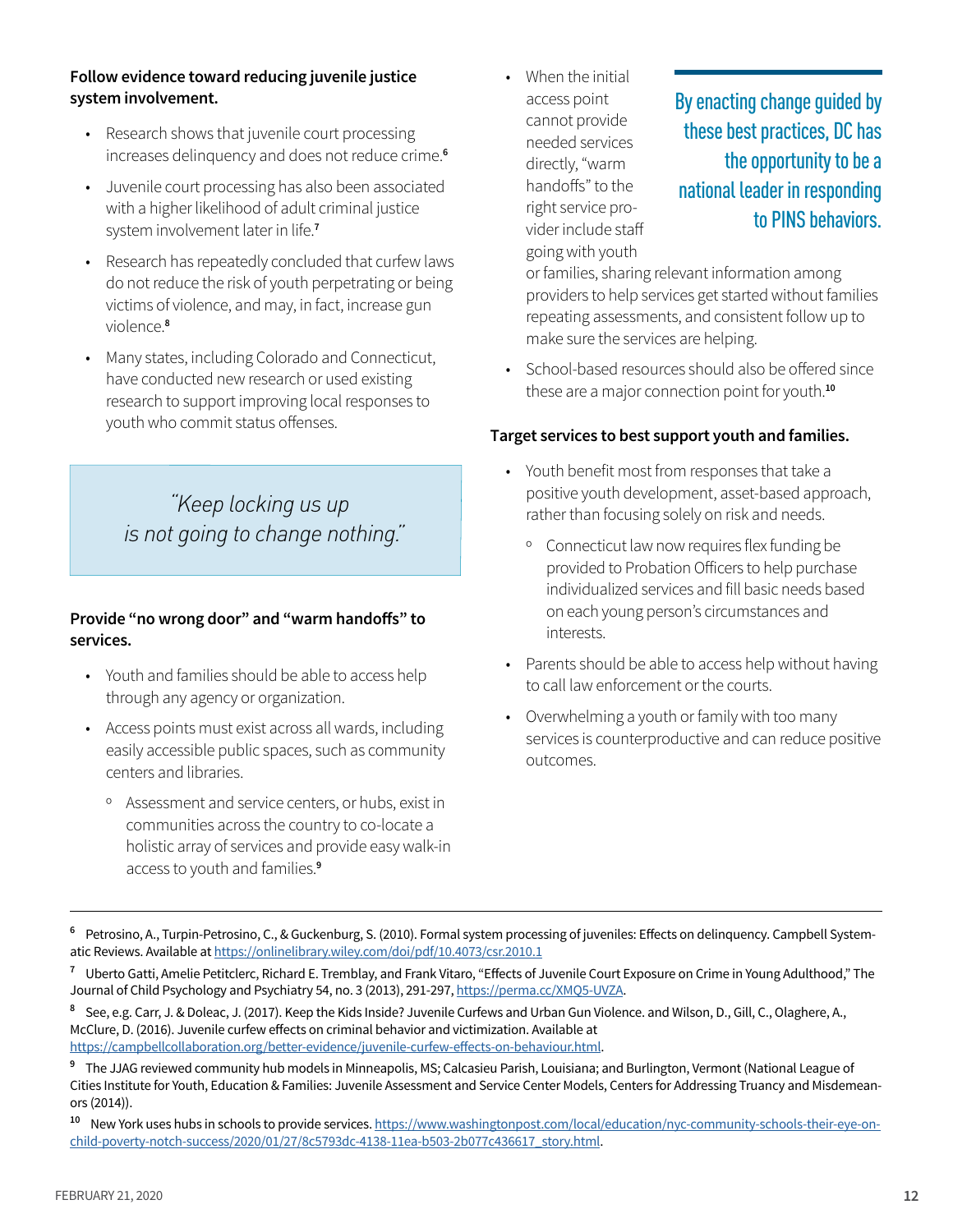#### **Build in accountability to achieve measurable performance and equity outcomes.**

- System actors and service providers must be held accountable for achieving meaningful positive outcomes with youth and families.
- Efforts to reduce racial and ethnic disparities within the justice system have routinely failed without datacentric accountability for all decision-makers.

## *3. Funding Considerations*

The JJAGs juvenile reform recommendation aims to reduce the number of youth entering the juvenile justice system, and to reinvest the resources and cost-savings associated with that decrease into primary prevention supports and community-based programs that support positive youth development and limit risk to public safety.

#### a. Using District resources more efficiently

Outside of actual monetary savings, improved government efficiency can be achieved when justice-system personnel focus on youth with the greatest needs or posing the greatest risk. For the District, this reform supports administrative efficiencies for many agencies and government bodies including, but not limited to:

- (1) The Office of the Attorney General: This reform would enable OAG to reduce the amount of time, paperwork, research, and case preparation required to file and litigate PINS charges or to divert youth. This time can be reallocated to support prevention and diversion programming, such as the ATTEND program, as well as time spent on evaluation, filing, and presenting cases for youth with higher level delinquency charges.
- (2) The Metropolitan Police Department: The MPD Youth Division can also benefit, as improved and increased services reduce the number of youth reported missing, especially repeatedly. Officers in the Youth Division may be able to shift focus to criminal activity, and they could increase time on engagement with youth and families that foster positive relationships in the community through programs like Reaching New Heights, Youth Creating Change, and the Summer Youth Academy.
- (3) Department of Youth Rehabilitation Services: DYRS would benefit from decreased caseloads for social workers if PINS cases are no longer eligible for charging and commitment. This would also enable them to focus on more intensive care and supervision for youth charged with delinquent acts. In addition, DYRS will decrease their spending and administrative resources needed to support shelter housing for PINS youth and the pre-commitment assessment and support processes in place for PINS youth in the pre-adjudication phase.
- (4) Schools: Education partners will also see administrative resource benefits from this reform as they will no longer need to complete the required referrals to CSSD or OAG for truancy cases. Instead, they can focus on primary prevention and identification of resources of community-based supports that keep youth in school, consistent with the Every Day Counts Taskforce work.

*"One of our biggest fears is police doing stuff to us."*

## b. Monetary benefits of more appropriate PINS responses

The District has already recognized that secure confinement for PINS offenses leads to worse outcomes for youth and no longer follows this practice. As discussed above, Family Court involvement can lead to worse outcomes for youth and communities than doing nothing, or providing services without formal court processing. Given the high human and financial costs of delinquency and criminal justice system involvement, going beyond ending secure confinement to end all court involvement for PINS behaviors will provide many benefits to the District, including significant financial advantages.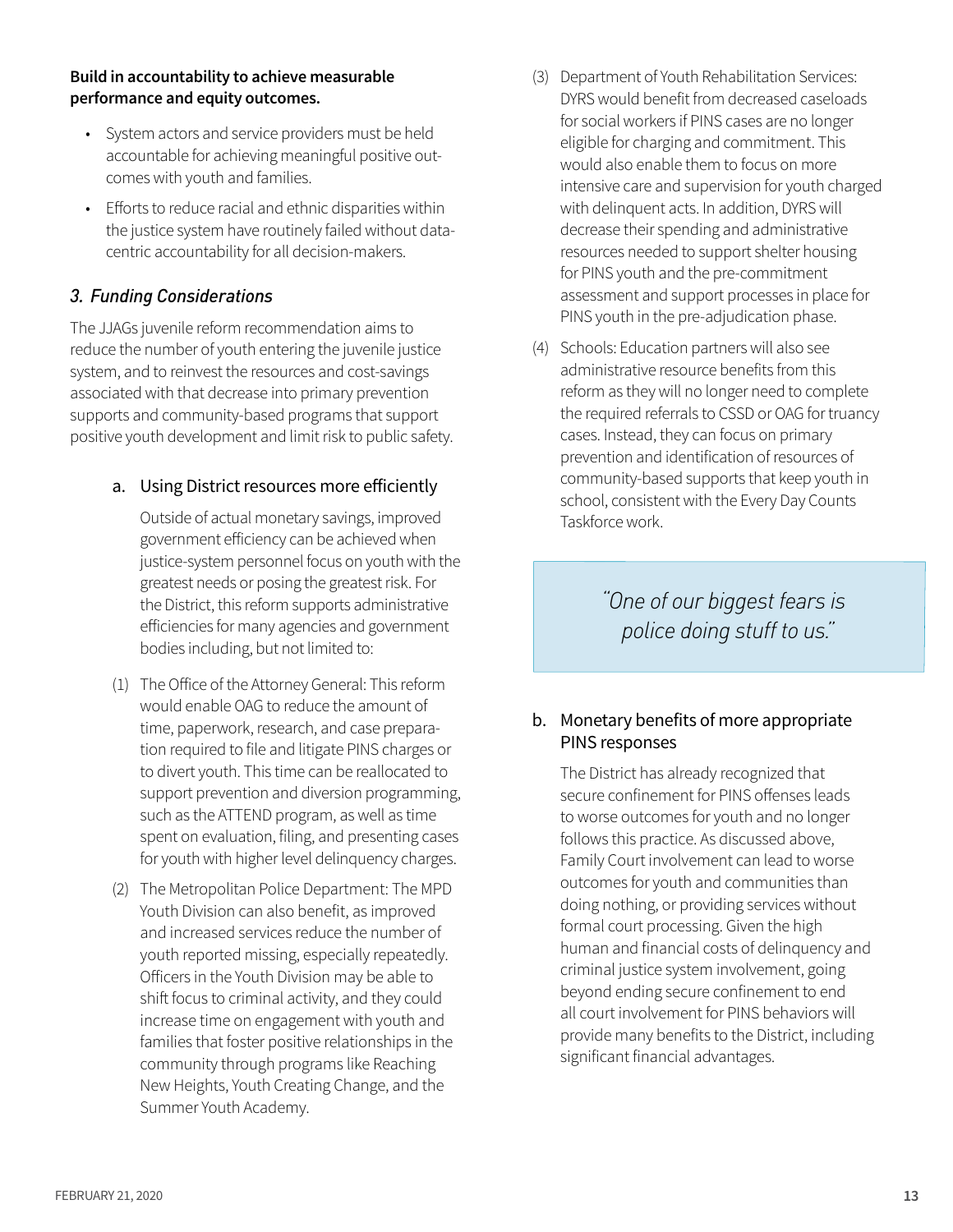The Washington State Institute for Public Policy (WSIPP) has developed cost-benefit analyses for many forms of juvenile justice programming, taking into account costs and benefits to taxpayers, participants, and others. WSIPP has determined that diverting youth with no services provides a **\$9,902 benefit**, per participant, compared to formal court processing. **11** For youth who participated in *diversion with services*, there was a **\$6,730 benefit**, per participant, compared to formal

Family-based therapies generate a \$37,358 benefit,<sup>13</sup> per participant and mentoring provides a \$19,258 benefit.<sup>14</sup>

court processing. **12** (Note that this analysis looked at a range of types of diversion, from

pre-arrest to post-adjudication diversion, so at least some of the studies included youth with some level of court involvement.)

WSIPP has also shown the benefit of specific programs that could be offered to PINS youth. For example, *family-based therapie*s generate a \$37,358 benefit,<sup>13</sup> per participant and *mentoring* provides a **\$19,258 benefit**. **<sup>14</sup>** The Adolescent Diversion Project ("ADP"), a Michigan program in which "youth are matched with a volunteer caseworker who provides tailored community-based services that focus on skillbuilding (e.g., strengthening family relationships, improving school involvement, garnering employment, or enrolling in extracurricular activities)," generates a **\$22,831 benefit** per participant compared to traditional juvenile court processing **<sup>15</sup>**

Additionally, in 2001, Florida TaxWatch estimated that community-based prevention services could generate \$10 million in cost savings, based on a projection of delinquency prevention for 895 youth **<sup>16</sup>**

## E. Reform Recommendations

The JJAG proposes removing the juvenile justice system as a possible response to PINS behaviors and strengthening a community-based and community-accountable set of services to meet the needs of youth and families. The JJAG identified key principles central to its recommended alternative, initial concrete ideas for how to implement a continuum of recommended response to PINS behaviors, and outstanding questions crucial to successful implementation

**<sup>11</sup>** Washington State Institute for Public Policy (2019) Diversion, no services (vs. traditional juvenile court processing). http://www.wsipp.wa.gov/ BenefitCost/Program/549. (The research used in WSIPP's analysis was not specific to status offenses, but looked at youth with "with no previous criminal history or with non-violent misdemeanor/felony offenses.")

**<sup>12</sup>** Washington State Institute for Public Policy (2019) Diversion with services (vs. traditional juvenile court processing). http://www.wsipp. wa.gov/BenefitCost/Program/547.

**<sup>13</sup>** Washington State Institute for Public Policy (2019) Other (non-name brand) family-based therapies for court-involved youth. http://www. wsipp.wa.gov/BenefitCost/Program/563. **<sup>15</sup>**

<sup>14</sup> Washington State Institute for Public Policy (2019). Mentoring for court-involved youth (including volunteer costs). http://www.wsipp.wa.gov/ BenefitCost/Program/369.

**<sup>15</sup>** Washington State Institute for Public Policy (2019). Adolescent Diversion Project (ADP) (vs. traditional juvenile court processing). http://www. wsipp.wa.gov/BenefitCost/Program/21.

**<sup>16</sup>** Florida Network of Youth and Family Services: Assessment of Services. Florida TaxWatch. September, 2001.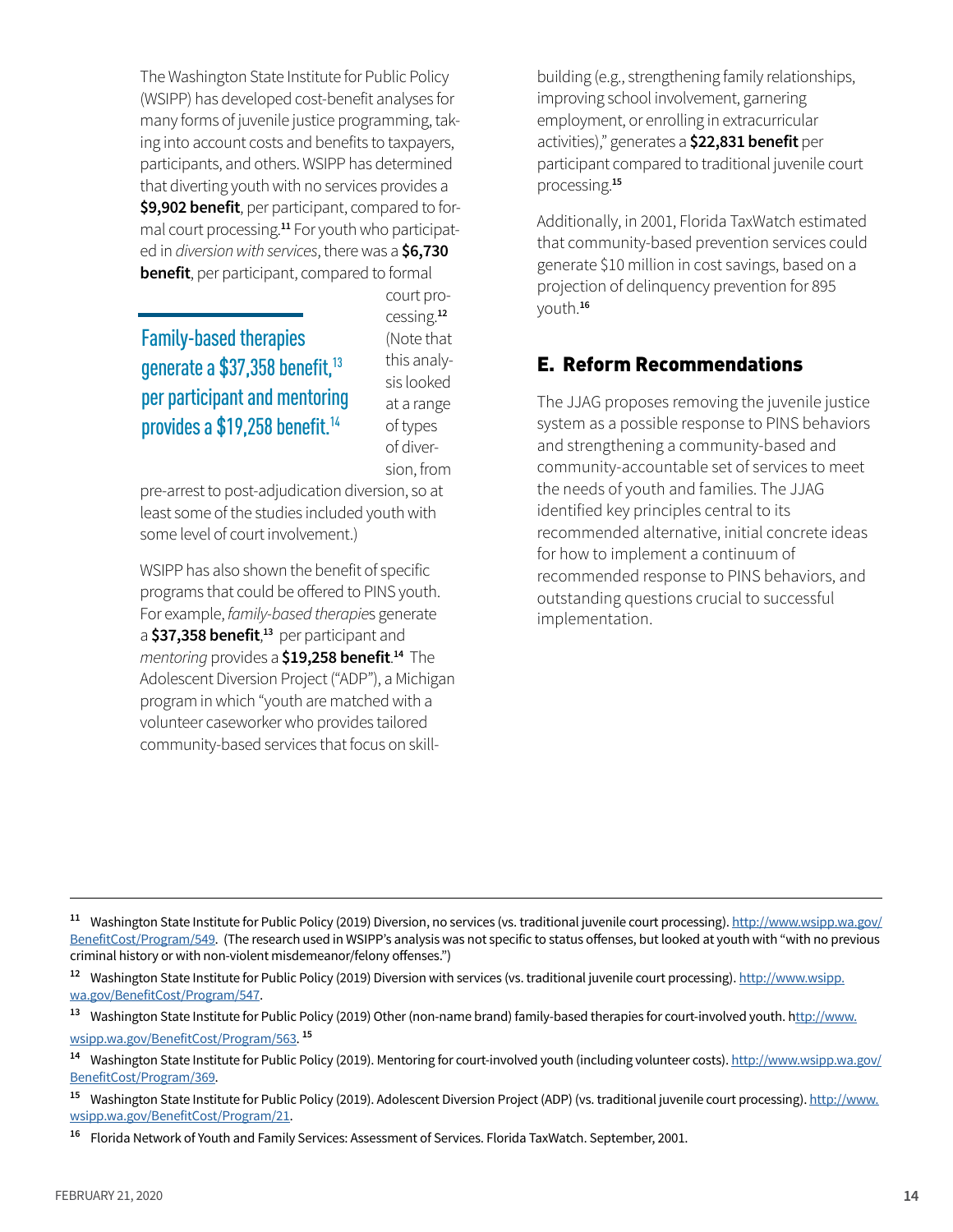## *1. Principles*

The JJAG recommends a community-based response to PINS behaviors that follows four evidence-based principles.

- 1. Avoid unnecessary system involvement. The District should provide services without the involvement of any agency associated with the juvenile justice or child welfare systems, except where abuse or neglect are suspected or an actual crime is alleged.
- 2. Provide a continuum of care with no-wrong door to access support. Providers should coordinate warm handoffs among services from any entry point.
- 3. Prioritize youth and family-partnership to implement the reforms and hold service providers and agencies accountable.

4. Ensure personnel training, stable and adequate funding, and accountability measures so youth and families receive the most effective, culturallyresponsive services, with consistent providers they trust to help them achieve positive outcomes.

## *2. Continuum of Responses to PINS Behaviors*

The JJAG envisions a set of interlocking community-based supports and services available to meet the needs of youth and families with-

out system involvement. The flow chart below shows the basic structure and components for the alternative responses.

The JJAG envisions a set of interlocking community-based supports and services available to meet the needs of youth and families without system involvement.

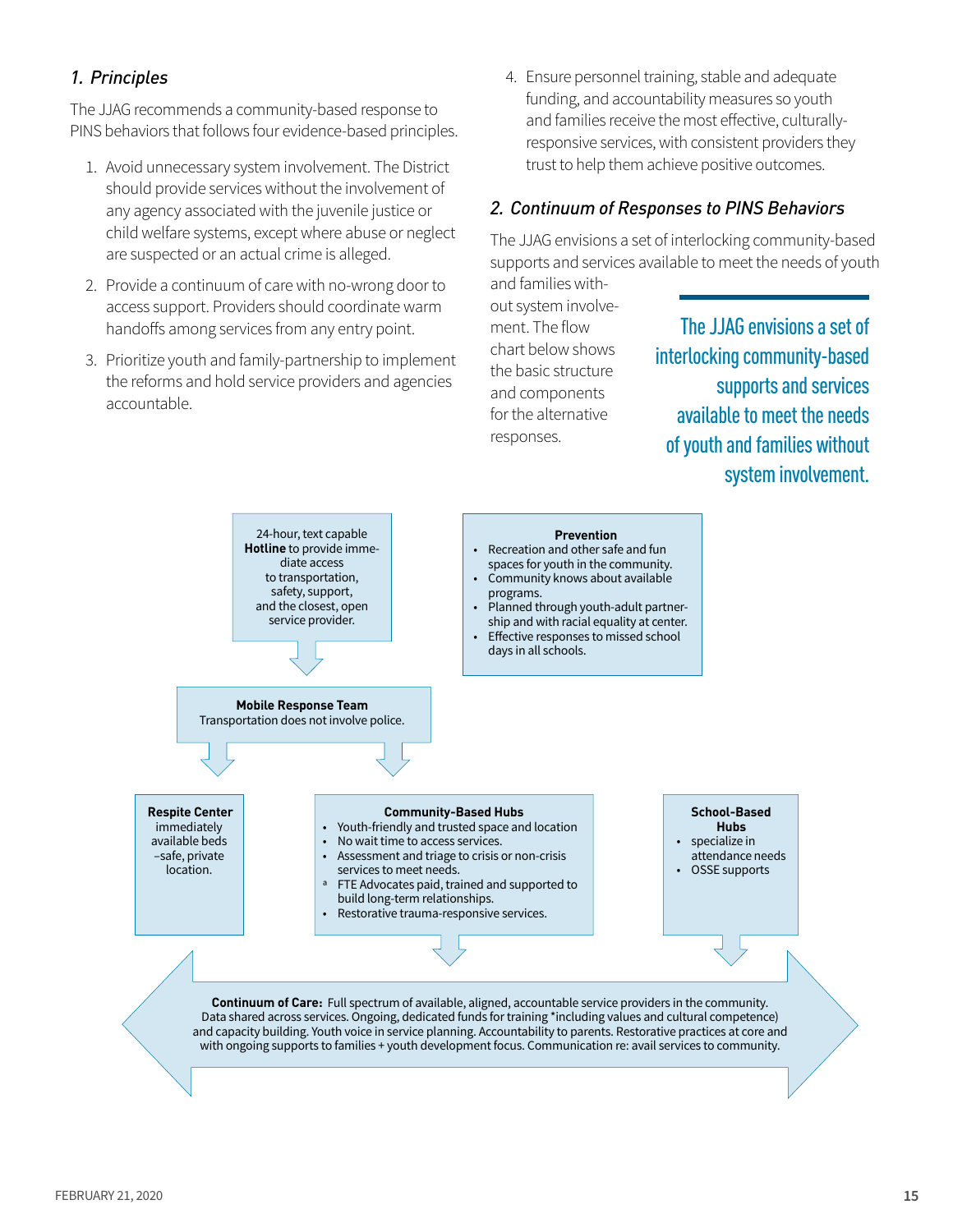## a. Prevention

A key message from the JJAG's conversations with youth and families was the need for more safe spaces where youth can be themselves and have earlier access to supportive services. This message also aligns with positive

# JJAG identified the need for a 24-hour, text-capable hotline for youth.

youth development principles. To be effective, the JJAG heard certain key principles as crucial to prevention efforts. These are to:

- Provide meaningful access to enough recreation and other safe and fun spaces to meet the needs of youth in the community;
- Create jobs and paid skill development programs that lead to jobs for youth and families;
- Ensure the community knows about available programs; and
- Center youth-adult partnership and racial equity in planning positive youth development programs and spaces.

Family Success Centers, as currently envisioned, will meaningfully contribute to meeting these needs. In addition, existing services like the ATTEND model could be implemented in response to earlier warning signs. Specifically in addressing truancy, OSSE and the Department on Disability Services could support all schools to equitably implement effective responses to missed school days and hold all schools accountable for attendance.

## b. Hotline

During community conversations, the JJAG identified the need for a 24-hour, text-capable hotline for youth. Hotline staff should be able to triage a young person's needs, including their immediate safety, direct them to services based on their needs, and provide immediate transportation to a safe space if needed through a Mobile Response Team. To ensure youth know about the Hotline, the JJAG recommends a District-wide awareness effort focused on where youth gather or may seek help.

#### c. Mobile Response Team

Law enforcement should not be the only mechanism to transport youth out of unsafe situations or to services. A Mobile Response Team would include trained professionals and credible messengers who can steer youth toward services and recognize signs of harm or risk. Should the risk of harm to a young person be imminent, police are the best first line of defense, but young people in many other situations would be better served without the stigma and fear inherent in police contact.

In addition to responding to calls via the Hotline, the Mobile Response Team could conduct proactive outreach during particular hours of concern. The Mobile Response Team would meet youth where they are, provide immediate triage and counseling, and transport youth to Hubs, respite centers, or other safe places and services. The existing Child and Adolescent Mobile Psychiatric Service ("ChAMPS") may be an expandable foundation for the proposed Mobile Response Team.

*"City leaders need to show the community love. They're all talk and don't really care about us."*

## d. Community and School-based Hubs

A central component of the proposed system is the Hub model. Based on several models studied by the JJAG, Hubs act as the central intake for youth and families seeking services, a home base for individual case advocates, a colocation space for services, and a safe, trusted space where youth can be themselves. The JJAG's discussions revealed DHS as a suitable agency to manage the Hubs, especially given the agency's existing services responding to PINS behaviors, including ACE, PASS, and STEP.

Youth and families can walk into a Hub or can be referred by any agency or organization across the District. Some services would be co-located at the Hub, while others would require a referral with warm handoff. Youth and families need to be able to access immediate services when they are in crisis, and the Hubs must be able to immediately provide or secure access to services for youth and families.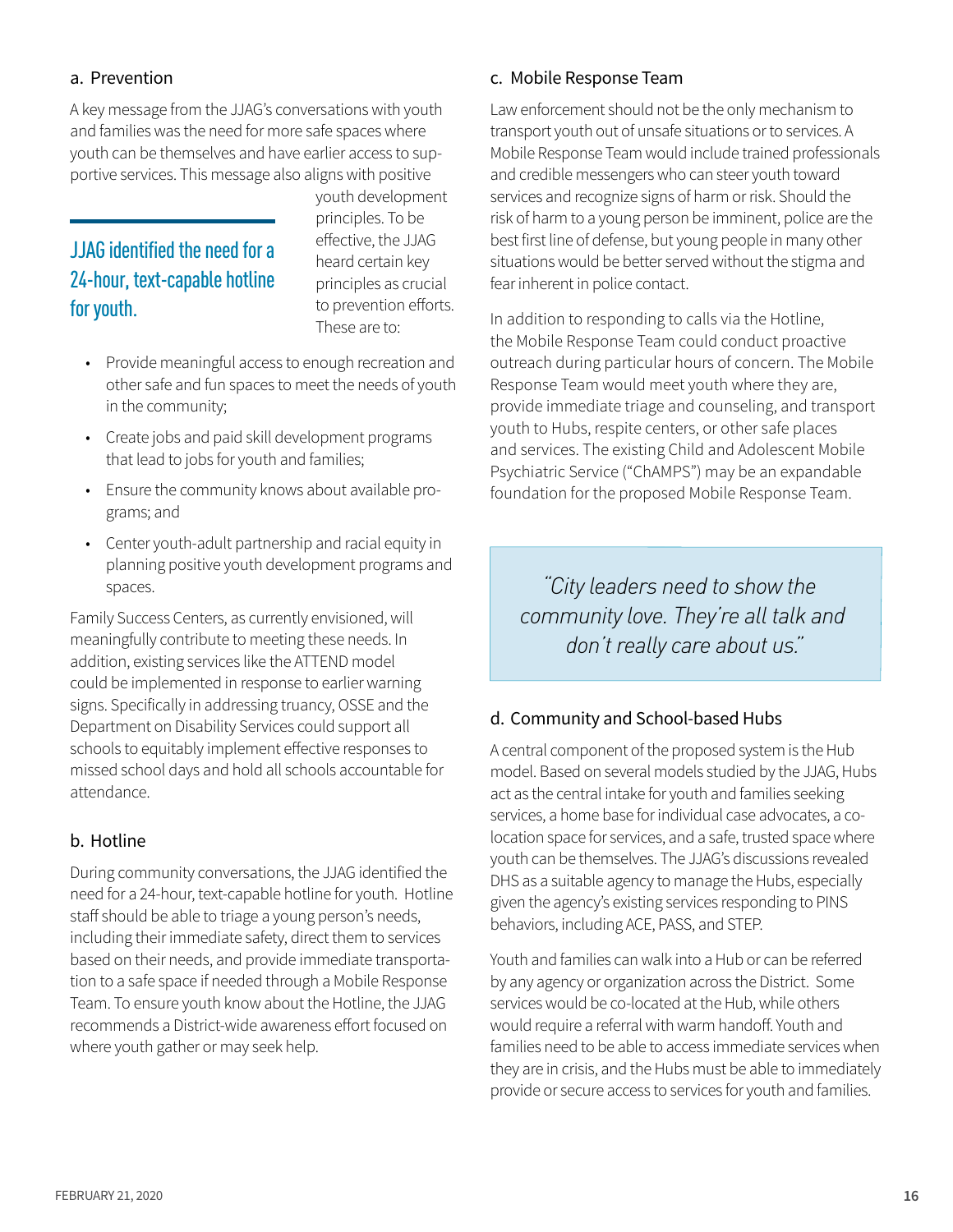This may mean that at least one hub will be in a nonpublic safe location. Some Hubs may be school-based and specialize in responding to chronic absenteeism, while also responding to any presenting PINS behavior.

## *"There's no such thing as a safe neighborhood."*

Principles for the Hubs to be successful include the following:

- Avoid the stigma associated with juvenile justice or child welfare agencies.
- Include a youth-friendly and trusted space. The Hubs, similar to Bruce House and DYRS Achievement Centers, should include spaces where youth can relax and be comfortable.
- Sufficient number of hubs in neutral locations around the District. Some Hubs may be co-located at libraries, rec centers, and other spaces youth gather. Hub locations should not create restrictions for who can or will be safe traveling there.
- At least one Hub should be open 24 hours a day, 7 days a week.
- Triage and connect to crisis and non-crisis services across systems that meet the needs of the youth and families.
- Provide access to necessities, such as food, clothing, and transportation.
- Minimize wait time to access the Hub and services.
- Training and policies that equip staff to use restorative, trauma-responsive, and strength-based practices, respond to the root causes of behaviors, and properly address levels of need from the least to most severe.
- Support, pay, and train full-time case advocates to create stable, long-term relationships with youth and families.
- Following the ATTEND model, empower advocates to quickly and easily fix bureaucratic problems, ensure eligibility for needed services and benefits, and connect youth and families to all services and resources the District has available.

Train all staff to identify and respond to human trafficking, including access to a screening or assessment tool. (Fair Girls, an organization that currently provides training and services regarding trafficking of minors in the District, has indicated that they could be a partner in this effort.)

## e. Respite Center

The Hotline, Mobile Response Team, and Hubs must be able to quickly secure a safe bed for youth who have left home while determining the safest and best next steps. The District's current capacity for immediate, crisis or respite shelter is limited without a court referral for minors. Licensing and funding requirements set a very high bar that housing service providers seeking to serve youth must overcome. Meeting this need will require funding and referral pathways independent of a court order and that enable service providers to reach the bar set for safe, effective youth housing.

The JJAG is concerned about risks to youth from human traffickers or others who would do youth harm, therefore rotating respite centers should be scattered across the city and some should be accessible, as needed, only via transport by the Mobile Response Team or authorized service providers.

## f. Continuum of Care

Youth and families need diverse services to support their positive development and navigate challenges.

Youth and families need to be able to access immediate services when they are in crisis

Advocates at the Hubs will require a holistic, culturallyresponsive array of services to which they can refer youth and families. The District should:

- Fund appropriate and effective services, and hold service providers accountable for measurable outcomes that accurately reflect their impact instead of solely relying on numbers.
- Include strength-based services, such as arts and creative expression, animal care, and mentoring.
- Build up smaller community-based service providers who bring a wealth of knowledge but may not traditionally receive funding. The JJAG has focused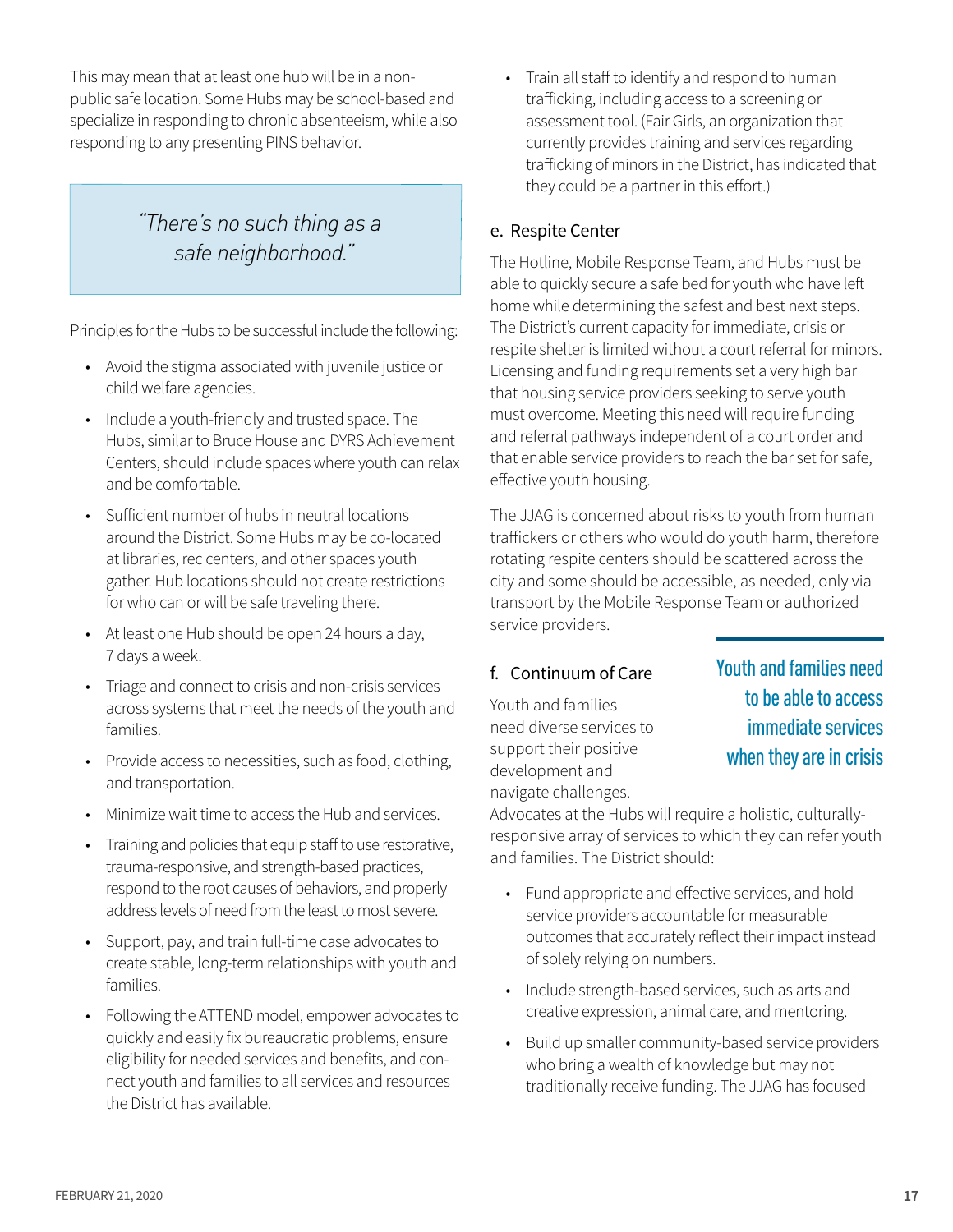small grant making to these providers to date, but scaling up would enable the continuum of care to fully meet the community's needs.

- Increase the capacity of behavioral health services, including low-barrier and school-based mental healthcare and substance use disorder treatment
- Provide training for families about their rights and tools within the various systems interacting with families. For example, the Office of the Chief Student Advocate currently runs family support centers, where families can be referred for case management, conflict resolution, conflict management, and educational advocacy support.

The authority of youth, families, and neighborhood leaders to hold agencies and service providers accountable for success must be built into the foundation of services from the start.

## g. Oversight and Accountability

The authority of youth, families, and neighborhood leaders to hold agencies and service providers accountable for success must be built into the foundation of services from the start.

## *3. Additional Questions*

The JJAG identified several outstanding questions for future consideration.

- **»** What alignment is most productive between Families First sites and hubs?
- **»** How can the District better utilize Medicaid funds to support services for youth and families?
- **»** What changes can be made to Medicaid contracts to private insurance providers to require certain types of treatments?
- **»** What spaces are available in the District that are in neutral locations to site hubs or a 24/7 youth-friendly space?

## **CONCLUSION**

This recommendation incorporates the best advice from among the JJAG's diverse membership and following a year of study, collaboration, and consensus-building.

The JJAG is committed to ongoing support of this recommendation throughout the planning, implementation and monitoring phases.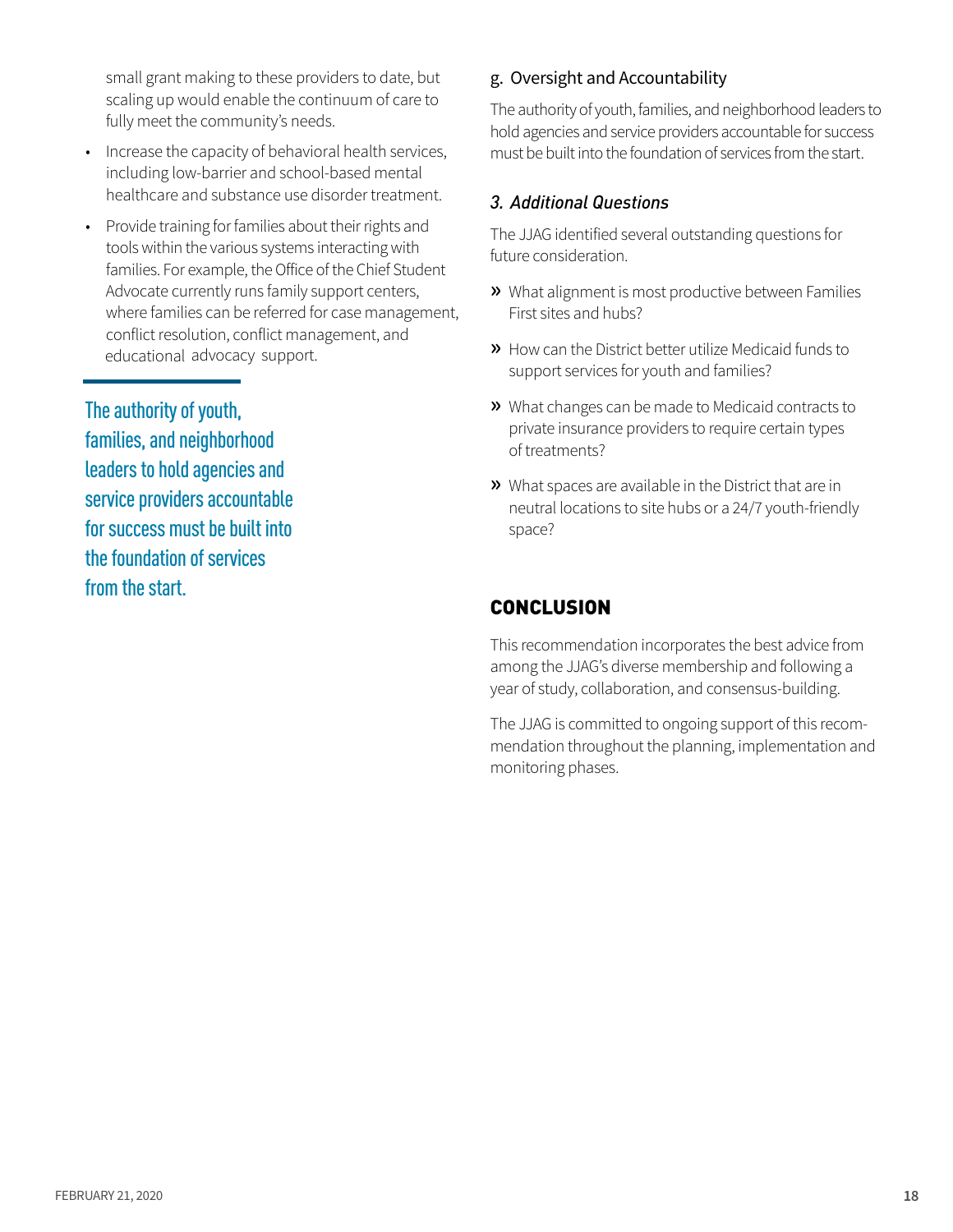

Developed by Lisa Pilnik of Child & Family Policy Associates for the District of Columbia Juvenile Justice Advisory Group

January, 2020

#### *Serving PINS youth in the District: Assets, gaps, and stakeholder recommendations for future change*

*The information below is a summary of what services are most commonly used in the District when youth engage in PINS behaviors (or are at risk of doing so), and what key experts and stakeholders think is missing. This is not a comprehensive mapping of all services that are available in the District that could be relevant in PINS cases, and several additional stakeholder interviews will likely be needed before the summary below should be shared with external stakeholders. Additionally, the term "PINS behaviors" is used throughout--this is not a preferred term, but is the term currently used in the District.*

## **Types of services:**

The basic services that can address PINS behaviors (and the underlying needs that lead to them) are already available to many youth and families in the district including:

- family counseling
- individual therapy
- mentoring
- emergency shelter and longer-term housing support
- medical care
- tutoring
- education advocacy (e.g., to meet special education needs)
- case management
- parenting education and support

However, more innovative or specialized services are not readily available. Examples cited by stakeholders/experts of services that would be useful to have in DC ranged from inpatient psychiatric treatment (PRTF) to opportunities for youth to grow and heal through art or equine therapy.

#### **Access to services:**

Youth who have been charged with PINS behaviors (or have otherwise come to the attention of MPD, CSSD, or OAG) can access many of the above services through different programming offered by DHS, including the STEP, PASS and ACE programs, tutoring provided through Georgetown University, and nonsecure shelter housing (offered by community providers through contract with DYRS). Some services are offered in the community, through District agencies and nongovernmental organizations, and can be accessed by anyone who meets program requirements, which in some cases include large numbers of youth who've engaged in PINS behaviors. For example, YouthBuild Public Charter School (YouthBuild PCS) provides alternative educational offerings to District youth aged 16-24 and finds that the vast majority of its 16- and 17-years olds were truant before switching to their school, although they are not specifically a truancy intervention.

#### *Service capacity*

Some of the services currently available are able to serve most of the youth who are referred to them and meet their criteria. Although there are sometimes waitlists, some programs can prioritize (e.g., continue to serve runaway youth immediately but wait on youth who are truant).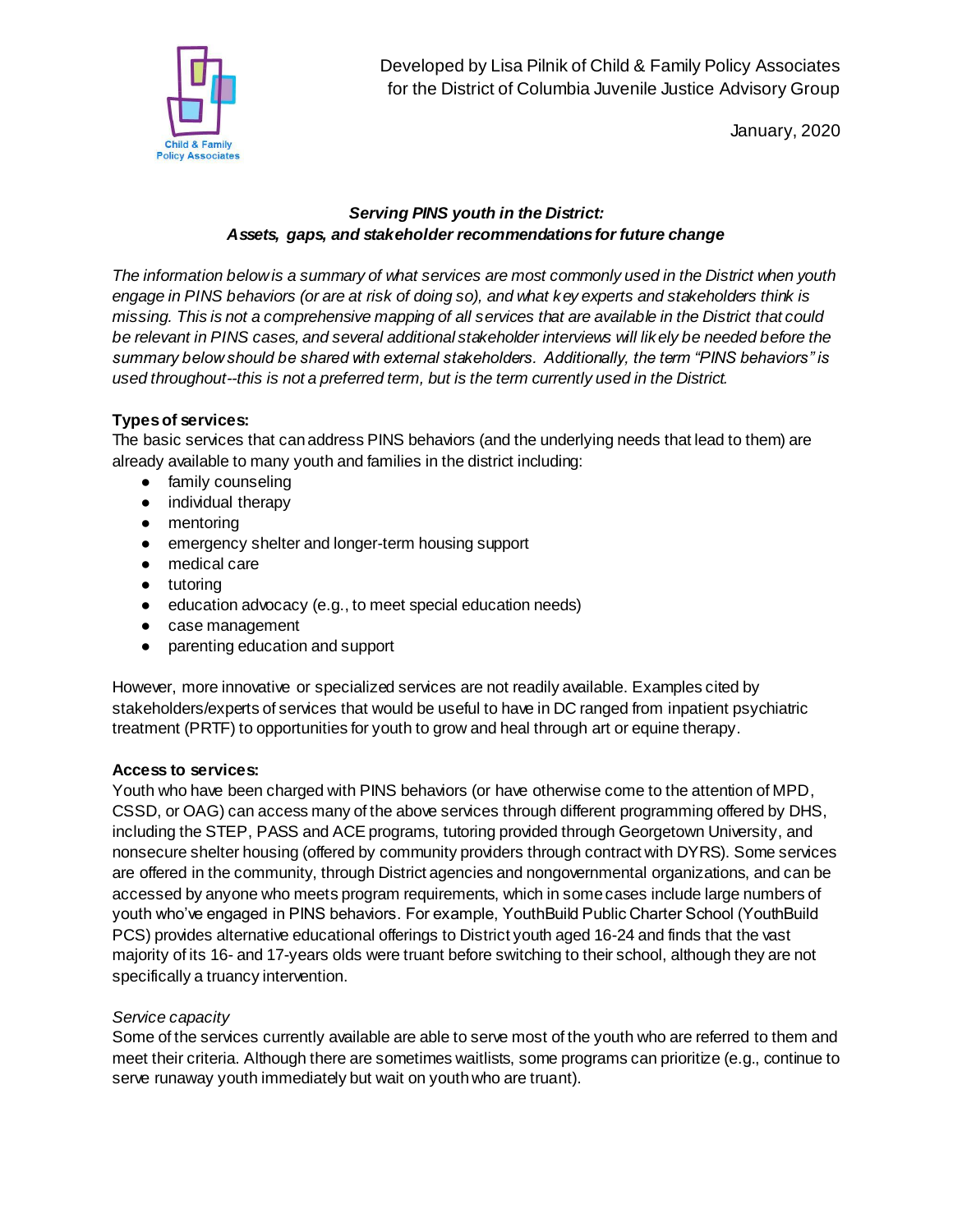There are some very troubling gaps in capacity, however. For example, Sasha Bruce shared that in 2018- 2019, they redirected some youth who called seeking emergency shelter at Bruce House because they did not have beds available at the time. Providers working in other areas also noted that housing is one of the most common--and difficult to address--areas the youth they serve face. For example, YouthBuild PCS reported that 40% of their students had experienced homelessness in the previous year.

Waitlists and delays are also common for mental health services. One interviewee shared that a young person who is suicidal might be told by a core service agency to wait a month for an intake appointment, and commented that delays for any needed service were a significant problem because "you can't earn kids' trust if they tell you their needs and you can't act on them for months."

For the programs that are *not* at capacity, it is also important to note that some experts/stakeholders suggested that the reason for this (at least for some services) was because they were "under the radar" and not all youth who needed them were being referred or self-referring. When asked if those programs could be serving significantly more youth, stakeholders felt that additional resources would be needed for that to happen. Some programs may also be scaling back what they offer in order to serve most or all youth referred, which means that the youth served are not getting the most effective programming possible. For example, one program used to have funding equivalent to \$15,000-\$16,000 per youth per year, but now has only \$11,000, meaning that they have less staffing and flex funding to serve each young person.

#### *Geography and transportation*

Many services are located in the places where the youth who need them the most live and spend time (e.g., school-based services). Sasha Bruce noted that they are located in a "neutral" area (discussed more below), and they are accessible by public transportation. Some programs require that youth and families get themselves to the services, while others provide transportation or ensure that youth are able to use public transportation for free (e.g., through a DC OneCard). When private transportation is provided, this generally is carried out by the providers, rather than government agencies directly (e.g., the Georgetown program has a vehicle to take students to tutoring, Bruce House has a van).

#### **Other barriers to serving PINS youth**

Many of the challenges noted are common social services barriers, rather than unique to PINS youth or the District:

- Mental health professionals, caseworkers, and other providers are underpaid and undersupported, leading to frequent turnover.
- Programs don't have the resources they need.
- Accessing services can be cumbersome and difficult, particularly for mental health/Medicaid funded services.
- Long waitlists sometimes exist for time-sensitive services, such as behavioral health care.
- Families and youth may avoid services for fear of becoming system-involved (particularly child welfare-involved).

Although these are common challenges, they may be particularly harmful to PINS youth and their families, given the trauma and disrupted relationships they've already experienced.

#### **Gaps in services**

Interviewees shared many services they felt needed to be developed or expanded, including:

- A 24/7 crisis hotline with text capability
- More short- and long-term shelter/housing options
- Mental health services overall, and specifically an inpatient psychiatric treatment facility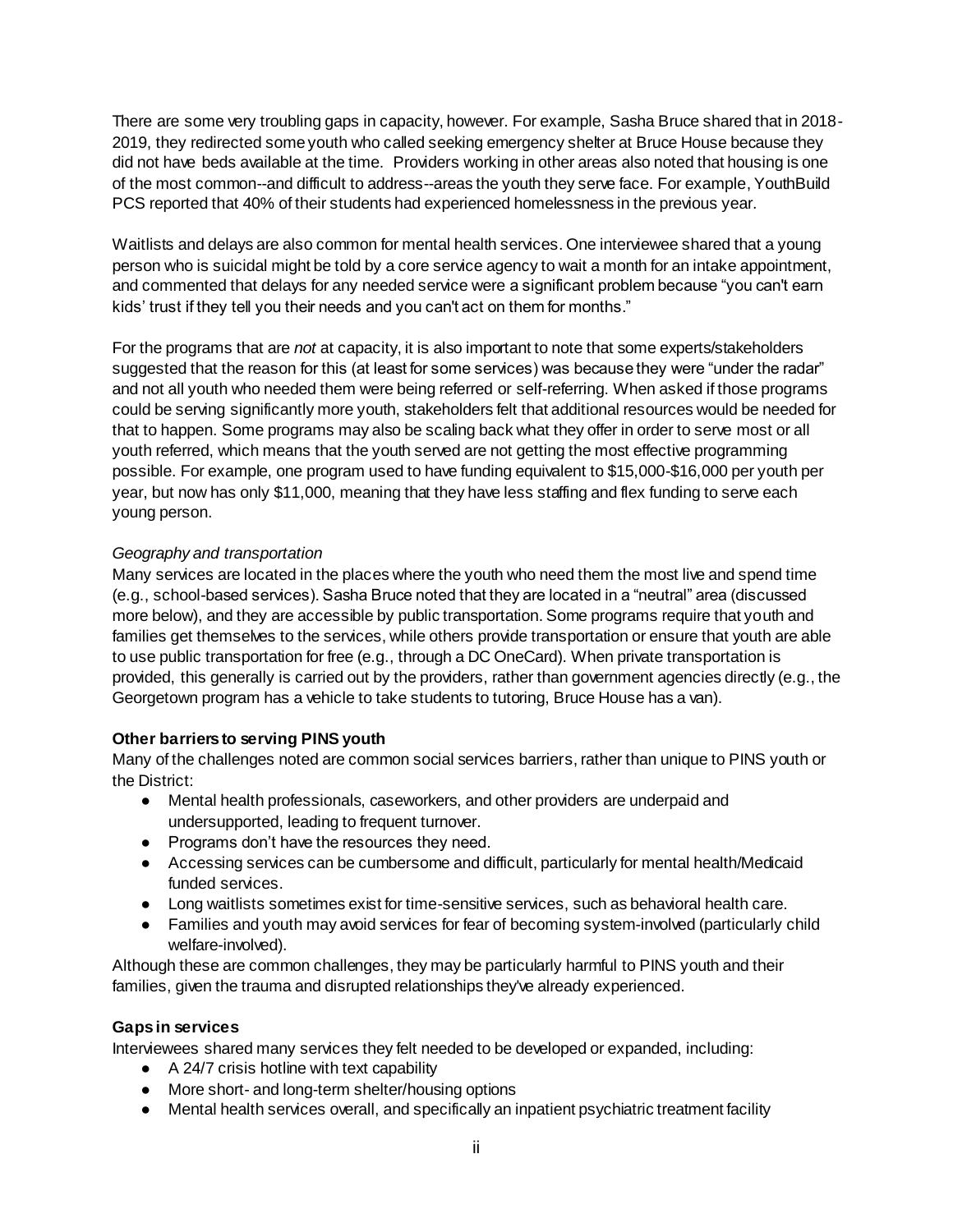- A drop in center specifically for minors, since minors may not be comfortable accessing programming primarily used by young adults.
- A greater/easier ability to use flexible funding for nontraditional services (e.g., art therapy, martial arts classes)
- Expanded access to high quality, consistent, mentoring and/or case management.

#### **Other findings and recommendations**

Numerous interviewees noted that the current response to PINS behaviors is somewhat haphazard--for example, the school a youth attends, rather than the severity of their absences, may be what determines if they are referred for truancy or not.

Several interviewees highlighted the importance of schools as a place to connect with students before they engage in PINS behaviors. This includes encouraging schools to help youth meet basic needs (e.g., providing access to food and the ability to wash clothes), which could increase engagement and attendance.

Additionally, there are several current initiatives that are addressing some of the same issues, through a different lens. For example, the Every Day Counts Task Force has a broader focus (all attendance, rather than just unexcused absences) but is still addressing several of the circumstances that lead to truancy, such as unsafe routes to school and school environments. The RAISE DC Disconnected Youth Change Network is addressing many of the same issues as the JJAG, but includes young people through their early/mid-twenties. Additionally, the School Based Behavioral Health centers that are currently expanding throughout the District could be an important entry point.

Several stakeholders expressed that future work to meet the needs of families involved with PINS behaviors should *not* be sited within DCFS, for numerous reasons. Several providers seemed open to expanding their work with DHS to meet the needs of this population.

Services for youth need to be accessible, meaning either that they are available in all places that youth need them, or that they are in neutral areas (e.g., not considered the territory of any one group) and youth can reach them through public transportation or provider-supported private transport. Some stakeholders suggested that for efficiency, existing youth-friendly locations, such as community/rec centers, could be used.

Service providers noted that approaches need to be flexible, and that working with youth in crisis can be labor and skill-intensive. One person noted that beyond physical spaces youth can go, there should be an ability for professionals to "be able to dispatch out to where a family thinks a young person is" when they have run away or are truant. Additionally, given the varied and complicated needs of youth engaged in PINS behaviors, an *individualized approach and service plan* for each young person is essential. When service referrals are made, they need to be *warm handoffs* that will encourage the youth and family to actually participate in what may be one of many service referrals they've received. Services should also be informed by and targeted to youth's strengths and interests, not just their needs.

Family engagement could and should be improved, including training for professionals on key adolescent development topics as well as cultural humility, and education for parents to help them understand and support their children through the transition to adolescence and young adulthood.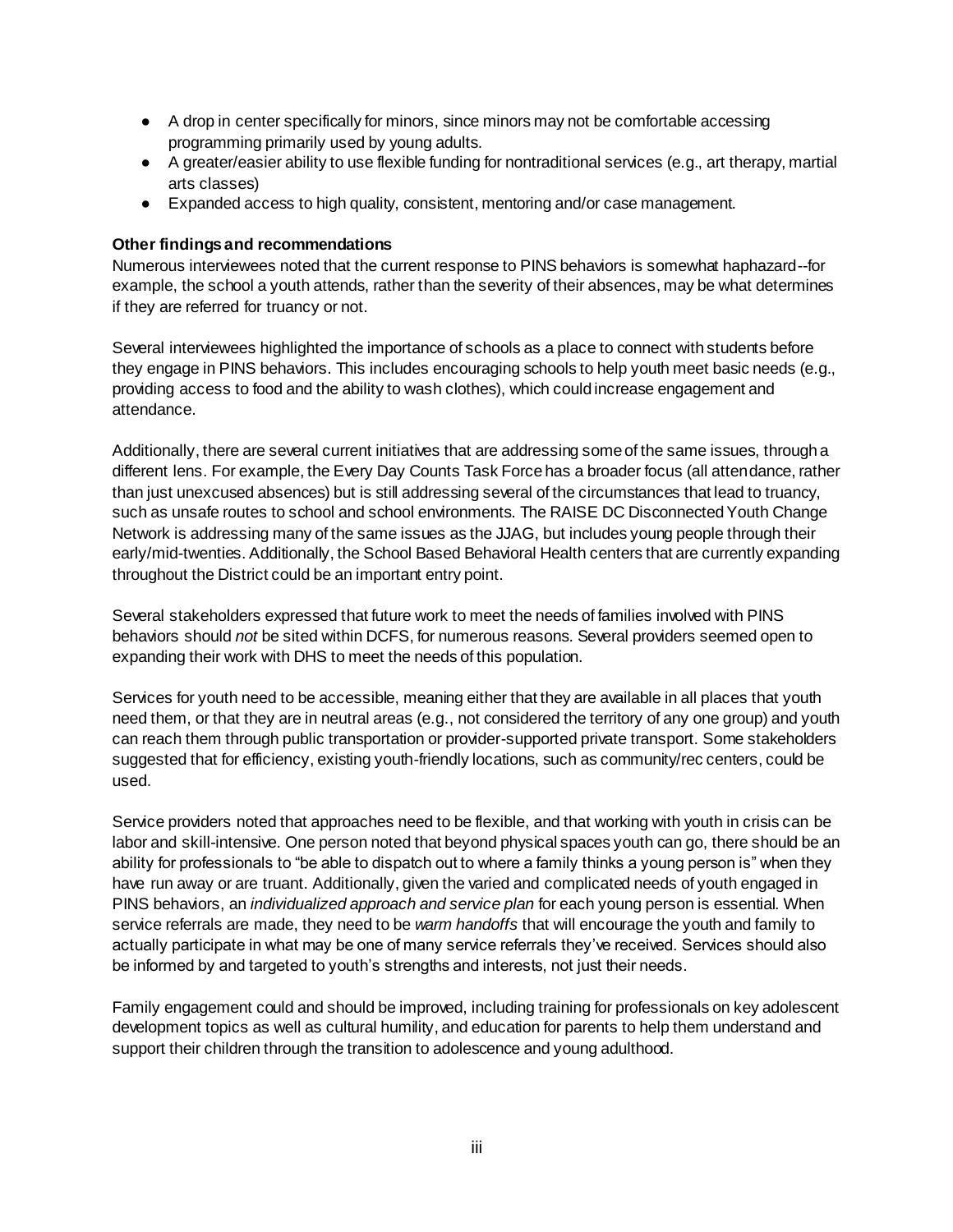Finally, as identified by several stakeholders, any future service offerings or changes in services should be informed by youth input, to ensure that services created and provided are ones youth will want to engage in and stick with.

| <b>ASSETS</b><br>(Services currently available to at least some<br>PINS youth in DC)<br>Family counseling<br>Individual therapy<br>Mentoring<br>Emergency shelter and longer-term housing<br>support<br>Medical care<br>Tutoring<br>Education advocacy (e.g., to meet special<br>education needs)<br>Case management<br>Parenting education and support                                                                                                                                                                                                                                                                                                                                                                                                                                                        | <b>GAPS</b><br>(Services that are not present, do not have<br>sufficient capacity or are difficult to access)<br>Short- and long-term housing<br>Behavioral health services (including inpatient<br>٠<br>psychiatric)<br>Consistent, high quality, and easily accessed<br>$\bullet$<br>mentoring and case management<br>A 24/7 crisis hotline with text capability<br>$\bullet$<br>A drop in center specifically for minors<br>Ability to easily use flexible funding for<br>nontraditional services (e.g., art therapy,<br>martial arts classes) |  |  |  |
|----------------------------------------------------------------------------------------------------------------------------------------------------------------------------------------------------------------------------------------------------------------------------------------------------------------------------------------------------------------------------------------------------------------------------------------------------------------------------------------------------------------------------------------------------------------------------------------------------------------------------------------------------------------------------------------------------------------------------------------------------------------------------------------------------------------|---------------------------------------------------------------------------------------------------------------------------------------------------------------------------------------------------------------------------------------------------------------------------------------------------------------------------------------------------------------------------------------------------------------------------------------------------------------------------------------------------------------------------------------------------|--|--|--|
|                                                                                                                                                                                                                                                                                                                                                                                                                                                                                                                                                                                                                                                                                                                                                                                                                |                                                                                                                                                                                                                                                                                                                                                                                                                                                                                                                                                   |  |  |  |
| <b>BARRIERS</b><br>Inconsistent identification and referral of youth<br>Long waits or complicated processes to access services, particularly behavioral health<br>Insufficient capacity/offerings for minor shelter beds and long term housing support<br>Staffing turnover (often due to lack of support and inadequate pay)<br>Program-wide underfunding<br>Family/youth reticence to engage in services (sometimes due to fear of system involvement)                                                                                                                                                                                                                                                                                                                                                       |                                                                                                                                                                                                                                                                                                                                                                                                                                                                                                                                                   |  |  |  |
|                                                                                                                                                                                                                                                                                                                                                                                                                                                                                                                                                                                                                                                                                                                                                                                                                |                                                                                                                                                                                                                                                                                                                                                                                                                                                                                                                                                   |  |  |  |
| <b>STAKEHOLDER RECOMMENDATIONS</b><br>Recognize that the current system isn't working well and can be inconsistent<br>Focus on schools as a connection point to youth and a venue for meeting basic needs<br>$\bullet$<br>Coordinate with initiatives with overlapping goals (e.g., Every Day Counts)<br>Ensure services are informed by and accessible to youth<br>Emphasize family engagement and cultural humility<br>Consider siting new offerings in DHS, given stigmatization concerns and families' hesitation to be<br>involved with some other systems<br>Ensure services for PINS youth are:<br>Flexible,<br>$\circ$<br>Well resourced (including adequate staff who have skills and time needed to meet<br>$\circ$<br>youth needs),<br>Individualized, and<br>$\circ$<br>Strength-based.<br>$\circ$ |                                                                                                                                                                                                                                                                                                                                                                                                                                                                                                                                                   |  |  |  |

## *PINS Landscape Summary Chart*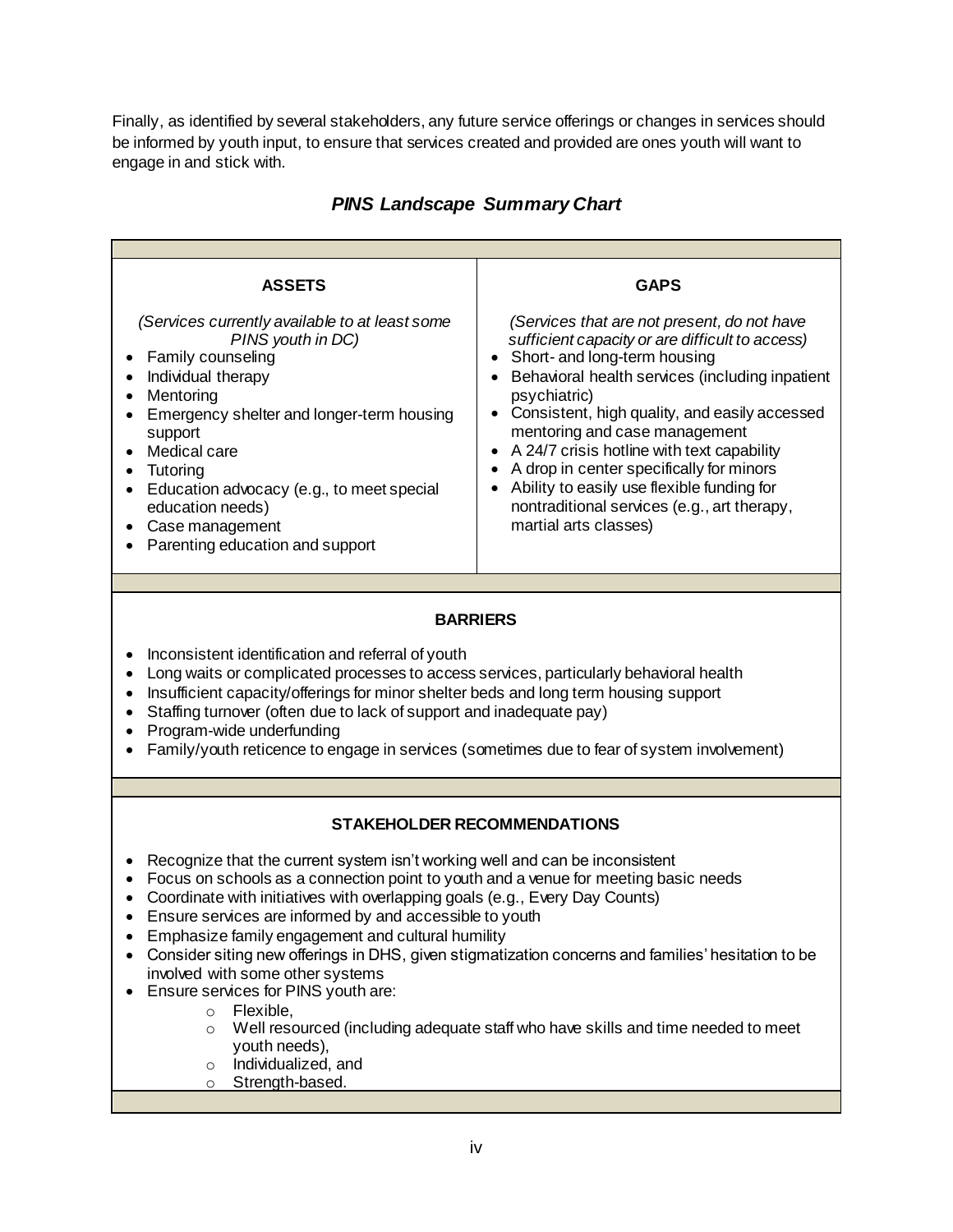

The following appointed Juvenile Justice Advisory Group members, JJAG staff, and JJAG advisors contributed to the content in this report.

| <b>First Name</b> | <b>Last Name</b>    | <b>Local Representation/Role</b>                                                     | Role on JJAG under Federal JJDPA and<br><b>Title II Requirements</b>                                                                                                                                                                                                                                                                                                        |
|-------------------|---------------------|--------------------------------------------------------------------------------------|-----------------------------------------------------------------------------------------------------------------------------------------------------------------------------------------------------------------------------------------------------------------------------------------------------------------------------------------------------------------------------|
| Patrina           | Anderson            | Department of Behavioral Health<br>Representative                                    | Representatives from law enforcement and<br>juvenile justice agencies, including juvenile and<br>family court judges, prosecutors, counsel for<br>children and youth, and probation workers                                                                                                                                                                                 |
| Dominique         | <b>Burton</b>       | <b>Community Member</b>                                                              | <b>Public Member</b>                                                                                                                                                                                                                                                                                                                                                        |
| Lisette           | <b>Burton</b>       | Community Member/Secretary of the<br><b>JJAG</b>                                     | <b>Public Member</b>                                                                                                                                                                                                                                                                                                                                                        |
| Sheila            | Clark               | Department of Human Services<br>Representative/Co-Chair PINS<br><b>Working Group</b> | Representatives from law enforcement and<br>juvenile justice agencies, including juvenile and<br>family court judges, prosecutors, counsel for<br>children and youth, and probation workers                                                                                                                                                                                 |
| Audrey            | Eisemann            | <b>Community Member</b>                                                              | <b>Public Member</b>                                                                                                                                                                                                                                                                                                                                                        |
| Laura             | Furr                | Community Member/Chair of JJAG                                                       | Representative of private non-profit organizations,<br>including persons with a special focus on<br>preserving and strengthening families, parent<br>groups and parent self-help groups, youth<br>development, delinquency preventions and<br>treatment, neglected or dependent children, the<br>quality of juvenile justice, education and social<br>services for children |
| Jonah             | Goodman             | ANC 4C10 Representative                                                              | Locally elected official representing general<br>purpose government                                                                                                                                                                                                                                                                                                         |
| Shyra             | Gregory-<br>Dowling | DC Public Schools Representative                                                     | Representatives of public agencies concerned with<br>delinquency prevention or treatment, such as<br>welfare, social services, mental health, education,<br>special education, recreation, and youth services                                                                                                                                                               |
| Miracle           | Johns               | Youth Member                                                                         | Youth Member                                                                                                                                                                                                                                                                                                                                                                |
| *Peter            | Krauthamer          | DC Superior Court, Family Court<br>Representative                                    | Law Enforcement and Juvenile Justice Agency<br>member                                                                                                                                                                                                                                                                                                                       |
| Ramey             | Kyle                | MPD Youth Division Representative                                                    | Representatives from law enforcement and<br>juvenile justice agencies.                                                                                                                                                                                                                                                                                                      |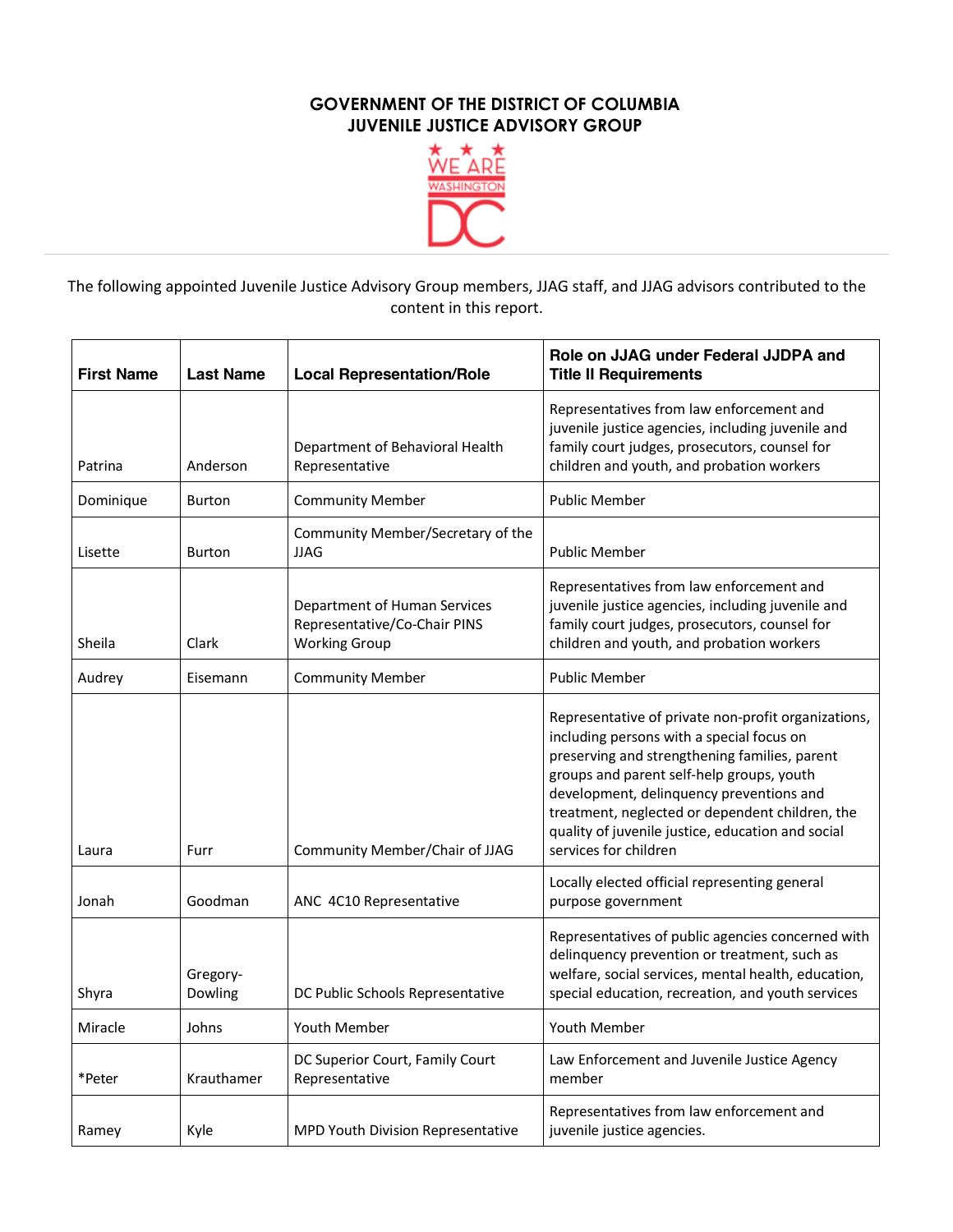

| <b>First Name</b> | <b>Last Name</b> | <b>Local Representation/Role</b>                              | Role on JJAG under Federal JJDPA and<br><b>Title II Requirements</b>                                                                                                                                                                                                                                                                                                        |
|-------------------|------------------|---------------------------------------------------------------|-----------------------------------------------------------------------------------------------------------------------------------------------------------------------------------------------------------------------------------------------------------------------------------------------------------------------------------------------------------------------------|
| <b>Brittany</b>   | Mobley           | <b>Public Defender Services</b><br>Representative             | Representatives from law enforcement and<br>juvenile justice agencies, including juvenile and<br>family court judges, prosecutors, counsel for<br>children and youth, and probation workers                                                                                                                                                                                 |
| *Terri            | Odom             | <b>Court Social Services Division</b><br>Representative       | Representative of public agency concerned with<br>juvenile probation                                                                                                                                                                                                                                                                                                        |
| Jenise            | Patterson        | Community Member/Vice Chair of<br><b>JJAG</b>                 | <b>Public Member</b>                                                                                                                                                                                                                                                                                                                                                        |
| LaShelle          | Richmond         | Community Member/Co-Chair, PINS<br><b>Working Group</b>       | Representative of private non-profit organizations,<br>including persons with a special focus on<br>preserving and strengthening families, parent<br>groups and parent self-help groups, youth<br>development, delinquency preventions and<br>treatment, neglected or dependent children, the<br>quality of juvenile justice, education and social<br>services for children |
| David             | Rosenthal        | Office of the Attorney General<br>Representative              | Representatives from law enforcement and<br>juvenile justice agencies, including juvenile and<br>family court judges, prosecutors, counsel for<br>children and youth, and probation workers                                                                                                                                                                                 |
| Penelope          | Spain            | <b>Community Member</b>                                       | Representatives from law enforcement and<br>juvenile justice agencies, including juvenile and<br>family court judges, prosecutors, counsel for<br>children and youth, and probation workers                                                                                                                                                                                 |
| <b>Bruce</b>      | Wright           | Department of Youth Rehabilitation<br>Services Representative | Representatives of public agencies concerned with<br>delinquency prevention or treatment, such as<br>welfare, social services, mental health, education,<br>special education, recreation, and youth services                                                                                                                                                               |

\*These members abstained from voting on this report and related actions of the body, as the recommendations discuss legislative action.

**JJAG Staff** Melissa Milchman (OVSJG) and Keith Hasan-Towery (CJCC)